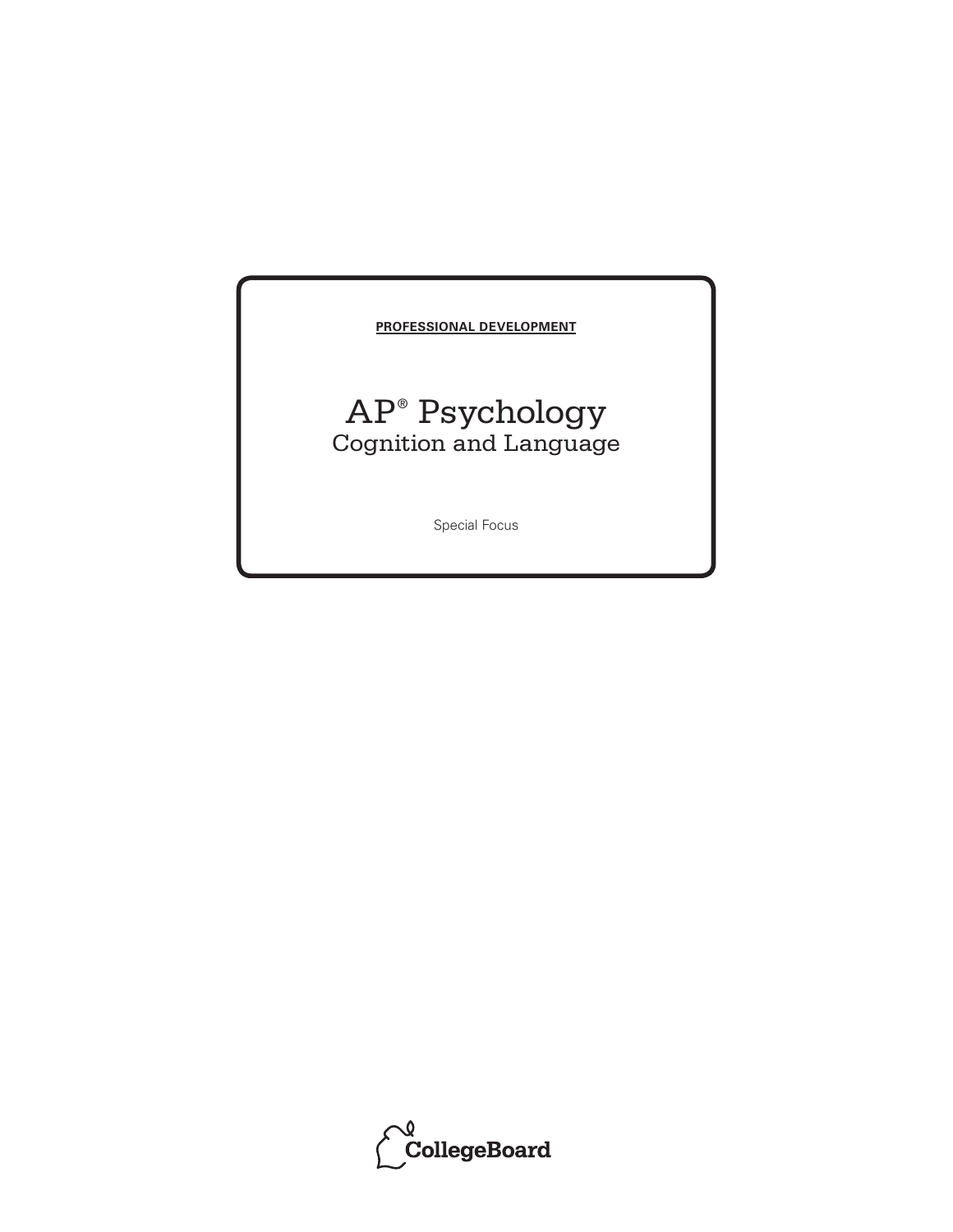## **The College Board: Connecting Students to College Success**

The College Board is a not-for-profit membership association whose mission is to connect students to college success and opportunity. Founded in 1900, the association is composed of more than 5,400 schools, colleges, universities, and other educational organizations. Each year, the College Board serves seven million students and their parents, 23,000 high schools, and 3,500 colleges through major programs and services in college admissions, guidance, assessment, financial aid, enrollment, and teaching and learning. Among its best-known programs are the SAT®, the PSAT/NMSQT®, and the Advanced Placement Program® (AP®). The College Board is committed to the principles of excellence and equity, and that commitment is embodied in all of its programs, services, activities, and concerns.

For further information, visit www.collegeboard.com.

The College Board acknowledges all the third-party content that has been included in these materials and respects the intellectual property rights of others. If we have incorrectly attributed a source or overlooked a publisher, please contact us.

© 2008 The College Board. All rights reserved. College Board, Advanced Placement Program, AP, AP Vertical Teams, connect to college success, Pre-AP, SAT, and the acorn logo are registered trademarks of the College Board. PSAT/NMSQT is a registered trademark of the College Board and National Merit Scholarship Corporation. All other products and services may be trademarks of their respective owners. Visit the College Board on the Web: www.collegeboard.com.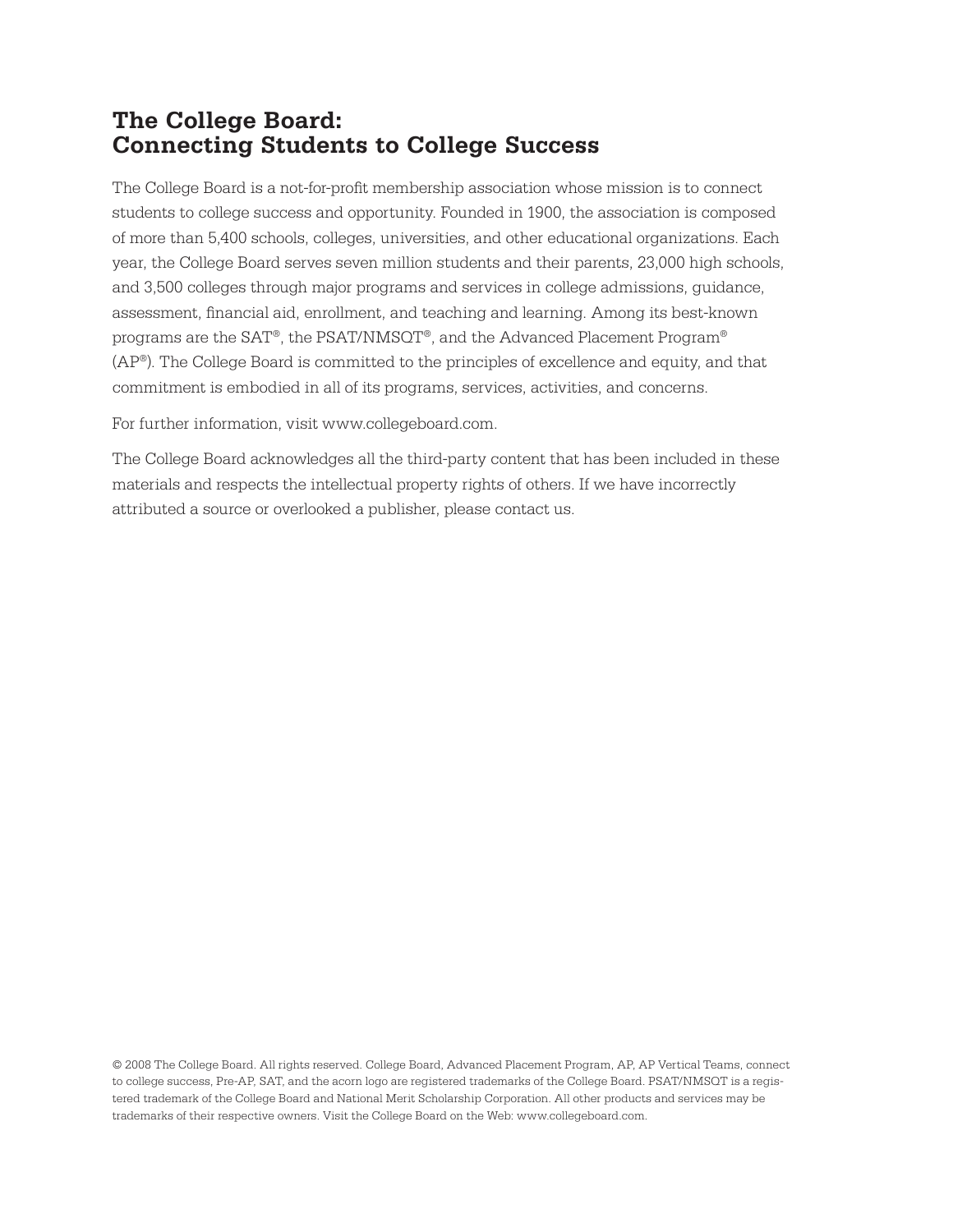## Contents

| <b>Chris Hakala</b>                                                                                     |
|---------------------------------------------------------------------------------------------------------|
| <b>Michelle Rizzella</b>                                                                                |
| 3. All You Need to Know to Teach Language to $AP^{\circ}$ Psychology Students 19<br><b>Chris Hakala</b> |
| 4. How to Evaluate What Students Have Learned About Cognition 2008.<br><b>Emily Soltano</b>             |
|                                                                                                         |
|                                                                                                         |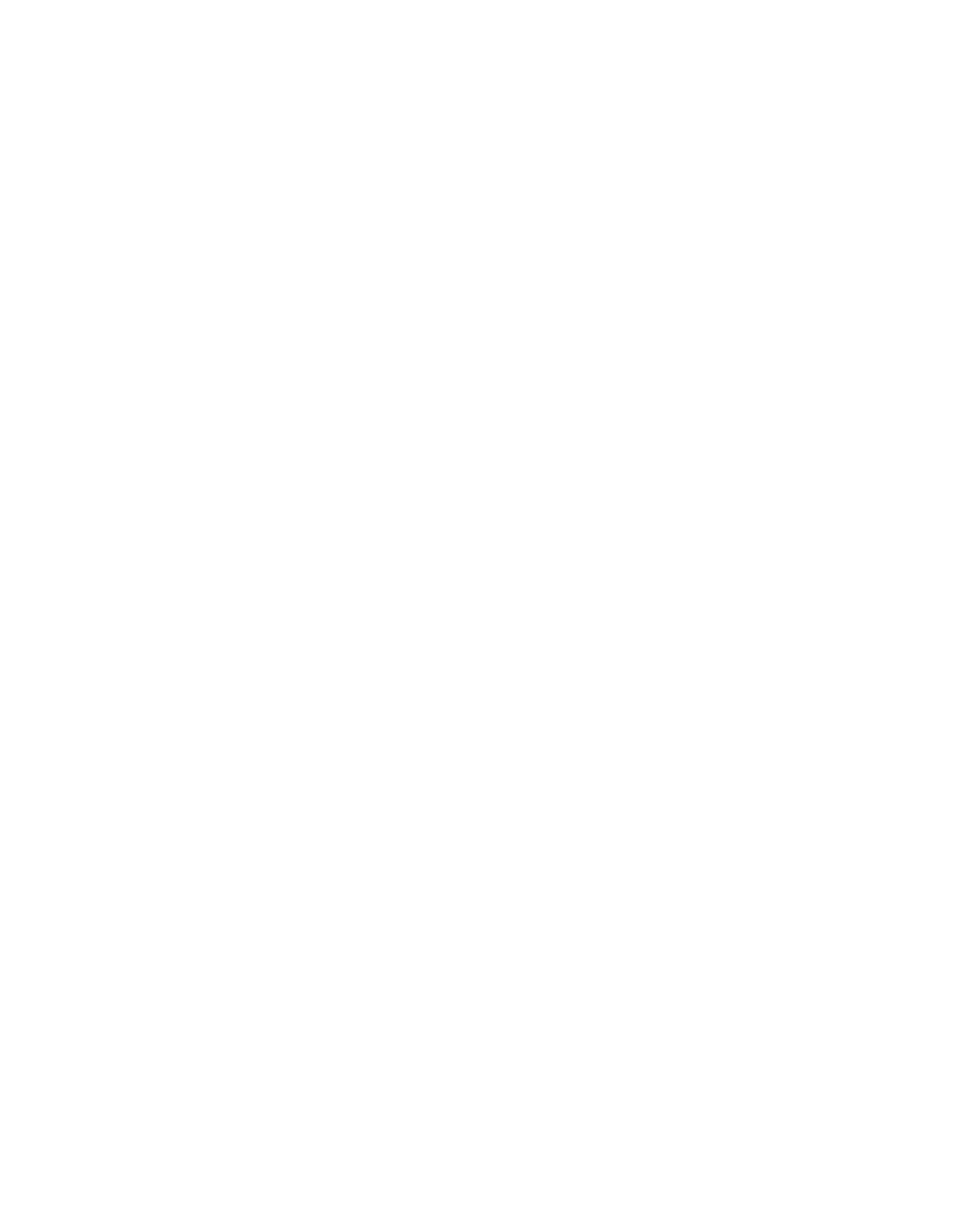## Introduction

#### **Chris Hakala**

In these special focus materials, we describe the field of cognition and language. As interest in the field of cognition grew throughout the twentieth century, more and more research examining the topics of attention, memory, and language was generated. Each of these topics has unique research approaches, and understanding these approaches will go a long way toward helping students differentiate this material from other areas of psychology.

Unique to the area of cognition (and to some extent to learning) is the utility of the material for students. Thus it is often the case that people teaching cognition provide students with helpful information for studying behavior. These materials are no different.

The first document provides information concerning basic cognitive principles. Michelle Rizzella describes in detail the way that cognition can be studied as a modular approach. To that point, she describes memory as a process that contains several steps along the way. In addition, the importance of attention is included in this section.

The second document describes the topic of language. In this manuscript, I talk about both the structure and function of language. Linguistic universals, language acquisition, and a brief description of the nature and use of language are included in this section.

The final document ties together the study of cognition with ample suggestions designed to help assess whether or not students have developed an understanding of the materials presented in the area of cognition. Emily Soltano presents several active learning activities that she uses in her class, as well as strategies for assessing whether or not students have learned the material well.

It is our hope that these special focus materials will help you better understand the topic of cognition.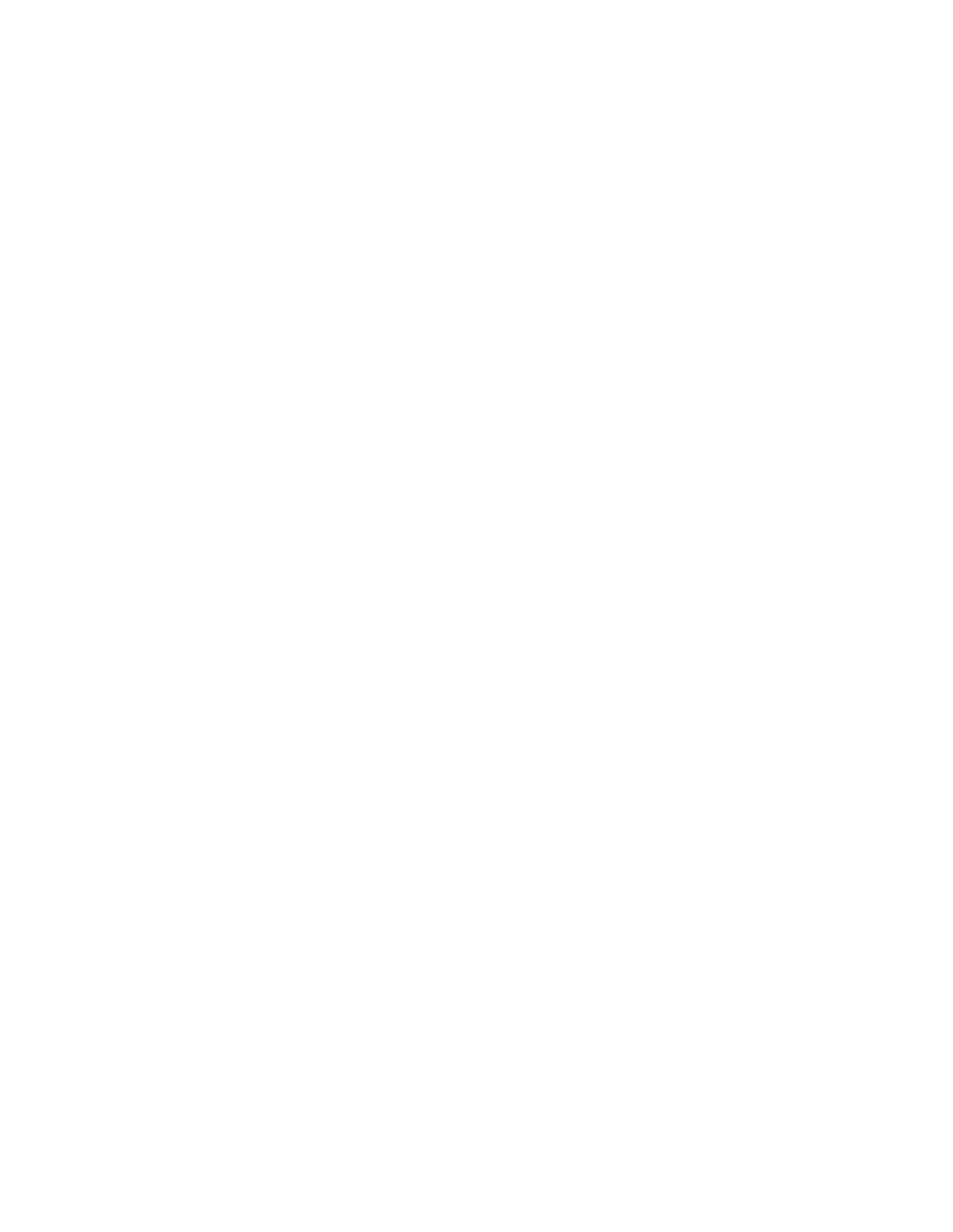# A Brief Introduction to Memory

#### **Michelle Rizzella**

Typically, students are very interested in learning about memory and memory processes because of their own experiences with memory. Many of them believe that what we know about memory can be gleaned from common sense. Although much of our knowledge of memory is consistent with common sense, there still exist numerous memory myths waiting to be debunked by the instructor (e.g., verbal rehearsal leads to durable memories, confidence predicts accuracy of recall, and hypnosis recovers repressed memories). When I introduce the section on memory, I present students with questions/statements that foster introspection on memory processes and that distinguish among different types of memories. For example, I may ask them to consider what mental processes must occur in order to respond to the following questions/statements:

- 1. Write down as many concepts/ideas that come to mind when I say the word "YELLOW."
- 2. What did you do on your fifth birthday?
- 3. Describe the events that occurred the last time you went to a restaurant.
- 4. Who is the character in the photo? (I show them a picture of Darth Vader.)

Following the presentation of these questions/statements, students provide their ideas/concepts and describe how they came to those responses. (Responses such as "I do not know or "I do not remember" can also be valuable. How do we make a decision if we don't remember or recall something?)

Students often report that

- 1. they "just knew the answer" (e.g., "I just recognized Darth Vader, I don't know how I remembered that").
- 2. they reconstruct their memories (e.g., "I was little and I think I had a birthday party at Chuck E. Cheese, all my friends came, I opened presents, etc.").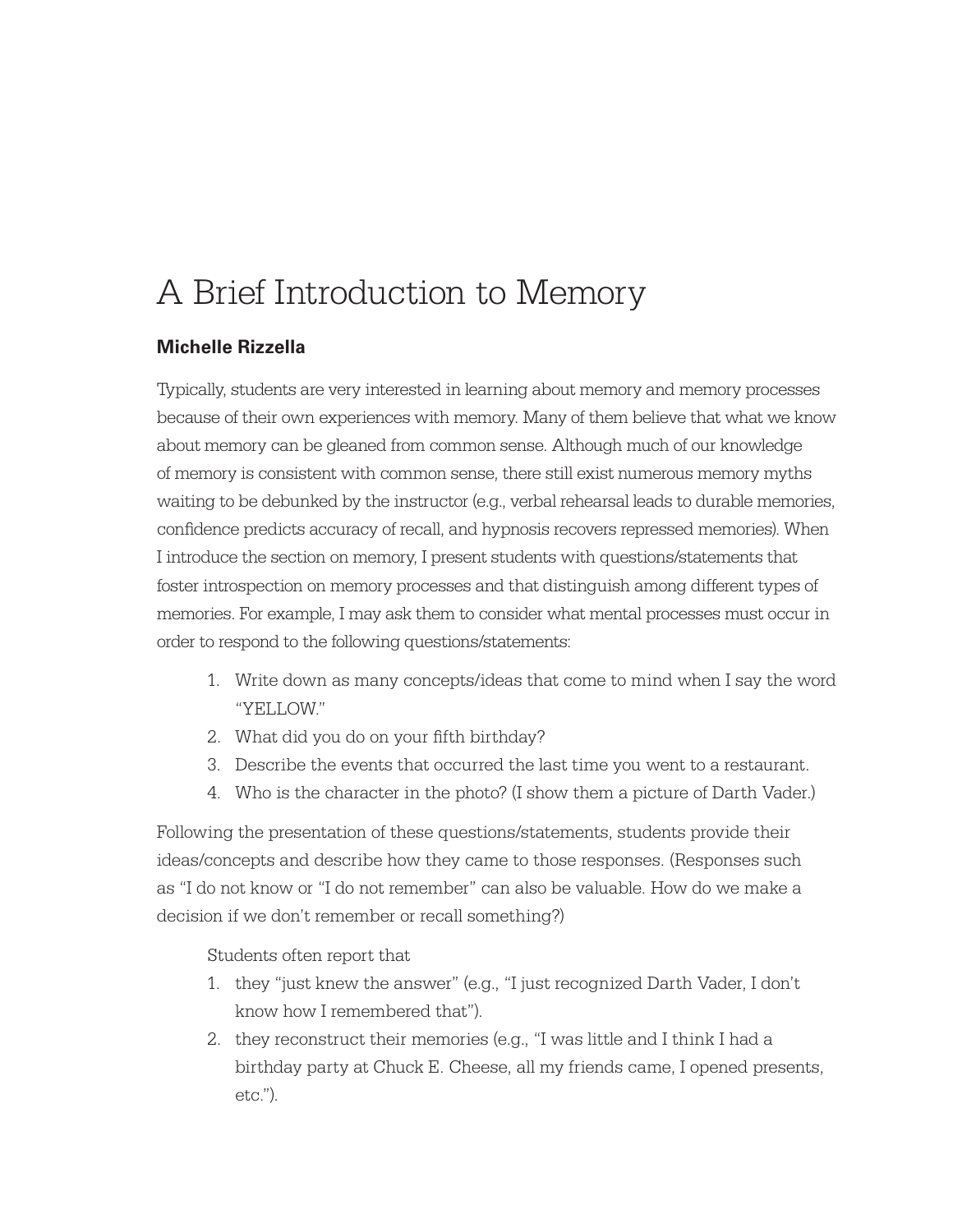3. one idea led to another, which is similar to "stream of consciousness" or spread of activation (e.g., "YELLOW" makes me think of corn, sun, school bus, yield sign, traffic lights, etc.). If pressed, some students will report concepts that are "unique," such as sun  $\rightarrow$  blond  $\rightarrow$  Pamela Anderson.

At this point students recognize a couple things about memory, such as some memory processes are consciously available (e.g., reconstructing a memory of eating at a restaurant), while others are not (e.g., how we know the meaning of "yellow").

Students also observe a considerable overlap in their ability to recall (e.g., students will report similar concepts in response to "yellow," or what happened the last time they went to a restaurant, or that they had a party to celebrate their fifth birthday). This suggests that individuals from similar cultures share some memories; that is, we have similar semantic memories. But, the students' recall also indicates that their memories are also unique ("I went to Chuck E. Cheese for my fifth birthday, I got a Tonka truck, or the waitress spilled wine on my dress; or I thought of Pamela Anderson in response to 'yellow.'"). Our own individual memories involve another type of memory, episodic memory.

### **Three Basic Processes**

Although in some cases our memories are similar while in others they are unique, memory involves three basic and sequential processes: encoding, storage, and retrieval.

**Encoding** is a process by which a stimulus (e.g., a word, an object, an idea, etc.) is translated into a mental representation that may be stored in memory. For example, we do not have literal letters etched in our minds when presented with the word "rat" —rather, there must be some mental representation of the stimulus, perhaps a verbal code. Or perhaps directions to a friend's house may be represented in a verbal and/ or spatial code in memory. It's also useful to tie an example of encoding back to the previous questions/statements. For example, the picture of Darth Vader is not an actual picture of Darth Vader in your head—it's some mental representation that the cognitive system "understands." Once a stimulus has been encoded, it is ready to be stored. A memory may be stored for less than a second to permanently.

**Storage** refers to changes in the neural system that allows retention of information. Storage involves moving encoded information to a memory store and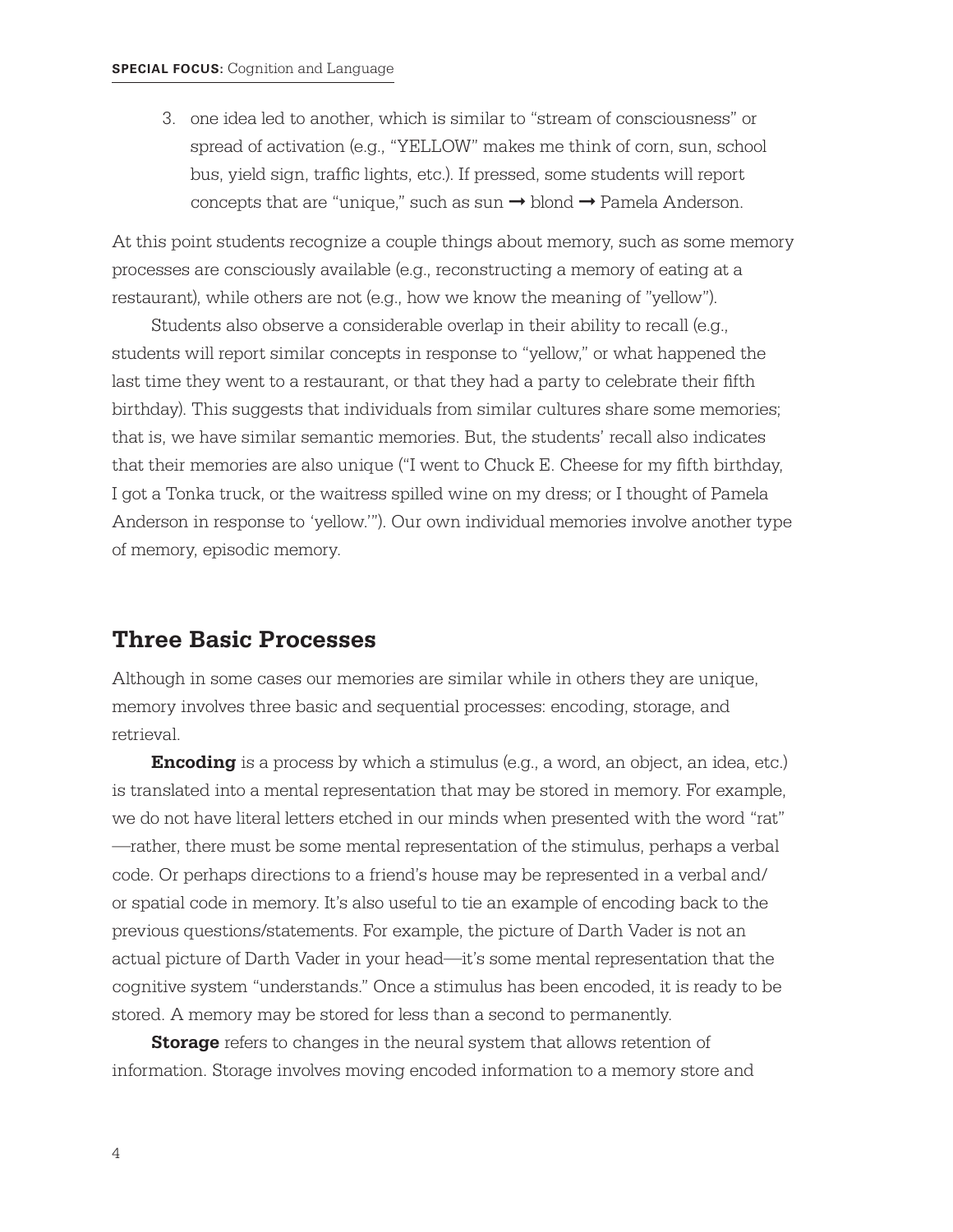the maintenance of that information. An example of storage involves memorizing a multiplication table by rehearsing it over and over.

Often, we must access a memory from storage in order to be able to use it. Speaking, reading, solving a problem, walking, and so forth are all tasks that require access to stored memories in order to carry out those tasks. In other words, memories must be retrieved.

**Retrieval** is a process of recovering information from a memory store. For example, I recall the event of getting a Tonka truck for my birthday. Or, in order to use the word "yellow" in a sentence, I must retrieve the memory of the word and its meaning.

To remember and, subsequently, to learn, all three processes must occur. For example, in order to recognize Darth Vader, one must encode the presented picture into some mental representation, store that representation (it can be for a brief period of time or longer), and then retrieve information about the identity of Darth Vader from memory. How well and how quickly information is retrieved from memory depends on how the information was encoded, stored, and retrieved.

## **Atkinson and Shiffrin's Information Processing Model**

Next, I present Atkinson and Shiffrin's (1971) classic model of memory (an overhead, a PowerPoint image, or drawing it on the board is helpful). Atkinson and Shiffrin characterized memory and its processes within an information processing model. They postulated that there are three distinct memory systems: sensory memory, shortterm memory, and long-term memory.



### **Information Processing Model**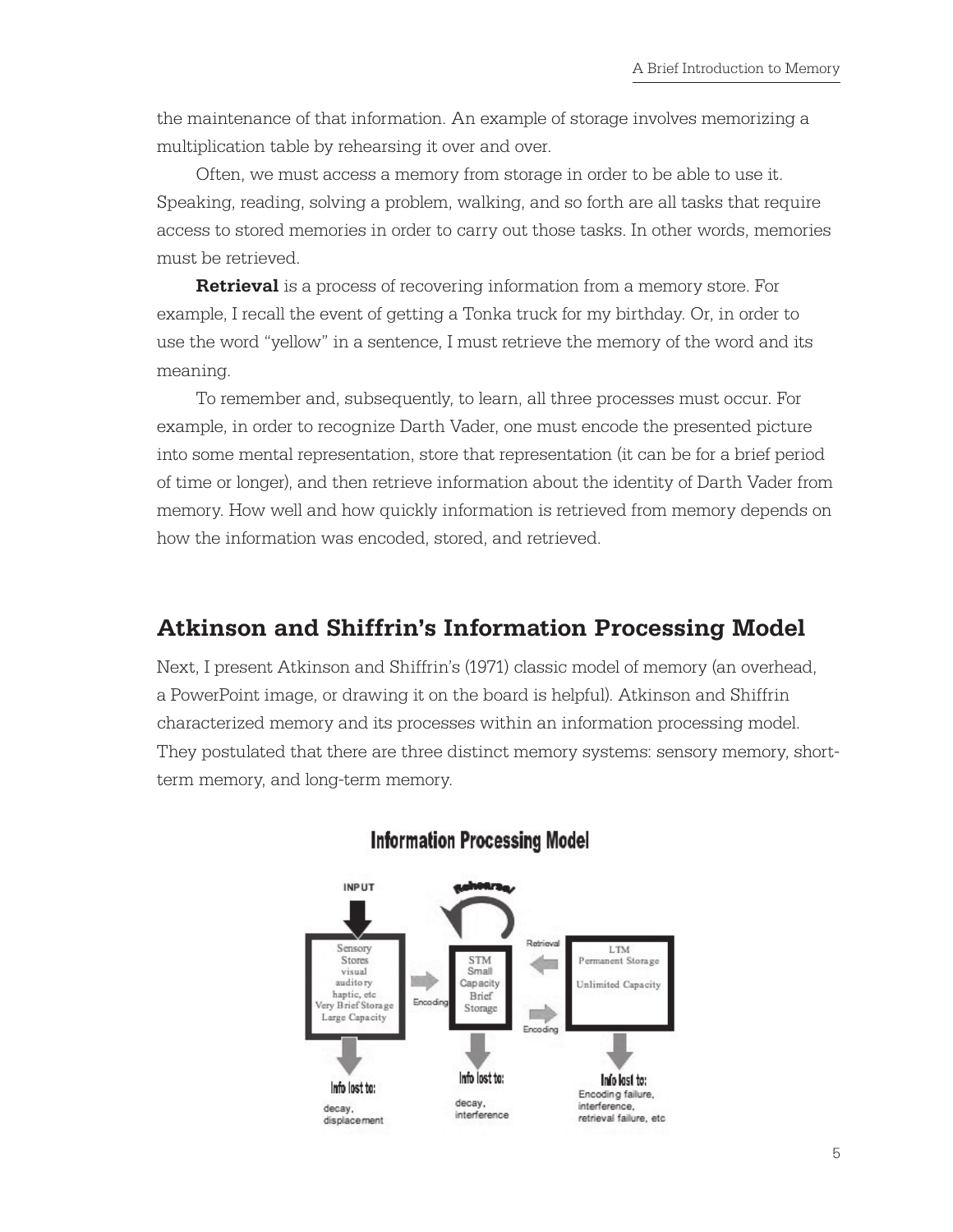#### **Sensory Memory**

Sensory memory receives input from the environment and holds information in a raw, unprocessed form; it allows some trace of a stimulus to persist after the stimulus itself has disappeared. For example, a sparkler: Why do children twirl sparklers? The twirling action results in the perception of a circle. Of course, the circle does not exist, but a circle is perceived because sensory memory briefly stores information about the light, even through the physical light has gone.

Atkinson and Shiffrin (1971) assumed that we have a sensory store for each sense (iconic, echoic, tactile, taste, and olfaction). However, because the bulk of research has focused on iconic memory and to a lesser extent, echoic memory, I will focus on iconic memory.

#### **Iconic Memory**

Iconic memory is a visual sensory store. It holds visual input in some visual- imagelike form for a brief period of time (250 milliseconds or less). Iconic memory holds visual information in a raw, unprocessed form. If the information in iconic memory is attended to, it is then encoded into a more stable storage area, short-term memory. If the information is not attended to, it is lost.

Consider the example of going to the movies: When you view a film, what you are really watching is a series of picture stills. However, we perceive it as movement that is continuous and fluid. Why? Because iconic memory briefly holds picture stills in memory, but long enough to allow an overlap between the picture stills. When presented with a picture still, the still is stored in iconic memory and that image overlaps with the presentation of the next picture still; thus fluid movement is perceived. (This example is similar to making cartoon characters appear to move when one flips through a series of drawings very quickly.)

After students understand what sensory memory is, I present them with the characteristics of the sensory stores:

- 1. Large capacity (considerable stimuli are impinging on our senses and entering our sensory memory)
- 2. Holds information briefly (2 seconds for auditory information, 250 milliseconds for visual information)

Although sensory memory has a large capacity, we do not become aware of most of it. For information to have meaning, it must be translated from raw, unprocessed material into some meaningful code in our memory. For information to have meaning and to be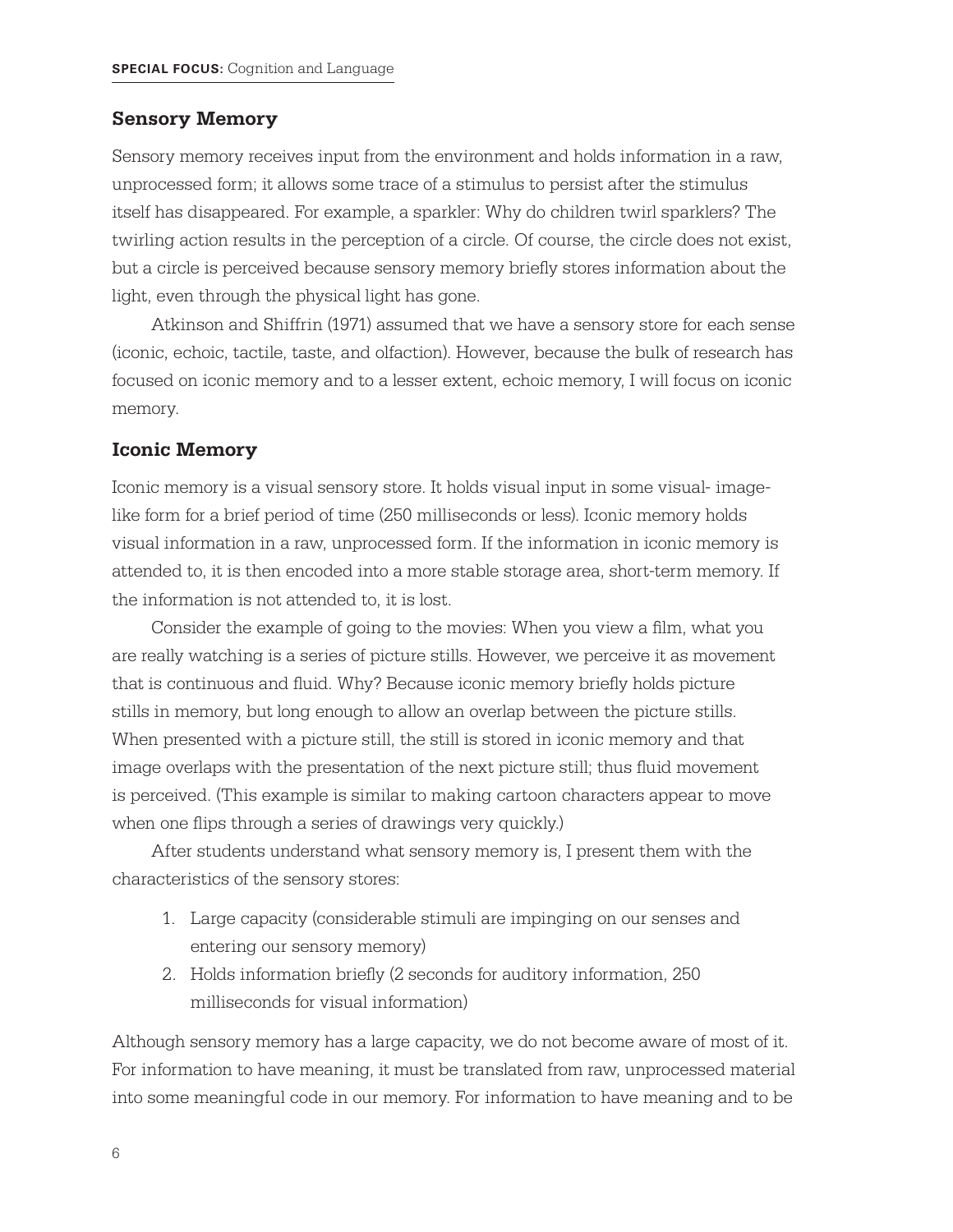retained beyond sensory memory, it must be encoded as something recognizable and more durable. This takes place in short-term memory (STM), also known as working memory (WM). (*Note*: In introductory classes, these two components are often treated as if they are the same, although to do so is a simplification. Alan Baddeley's model of working memory is much more active and elaborate than Atkinson and Shiffrin's original short-term memory model.)

#### **Short-Term Memory/Working Memory**

There is no general agreement on how encoding in short-term memory (STM) takes place or on the form that it takes.

- 1. Some argue that sensory information is converted into an acoustic, verbal code.
- 2. Others argue that it is image-like.
- 3. Still others argue that it is an abstract representation, which is neither verbal nor imaginal.

STM is similar to the concept of consciousness in that it contains information one is currently thinking about or has recently thought about (within 30–60 seconds). I identify two functions of STM as:

- 1. Maintenance of current information, often by rehearsal; for example, we often maintain information by rehearsing it over and over. If we need to remember a phone number, we maintain it in STM by saying it over and over again.
- 2. Mental workbench—STM is the storage area where we can perform operations on information (e.g., division).

#### The two characteristics of STM:

#### 1. **Capacity is limited**:

I show students the limitation of STM capacity by presenting a series of digits that vary in length and by asking them to recall each list in unison after each presentation.

- a. 193 (recall)
- b. 8691259 (recall)
- c. 6857201623 (recall)
- d. 29543768913437 (recall)

Students easily recall list (a), and most recall list (b). However, their recall is often incomplete and/or inaccurate for lists (c) and (d) because the STM capacity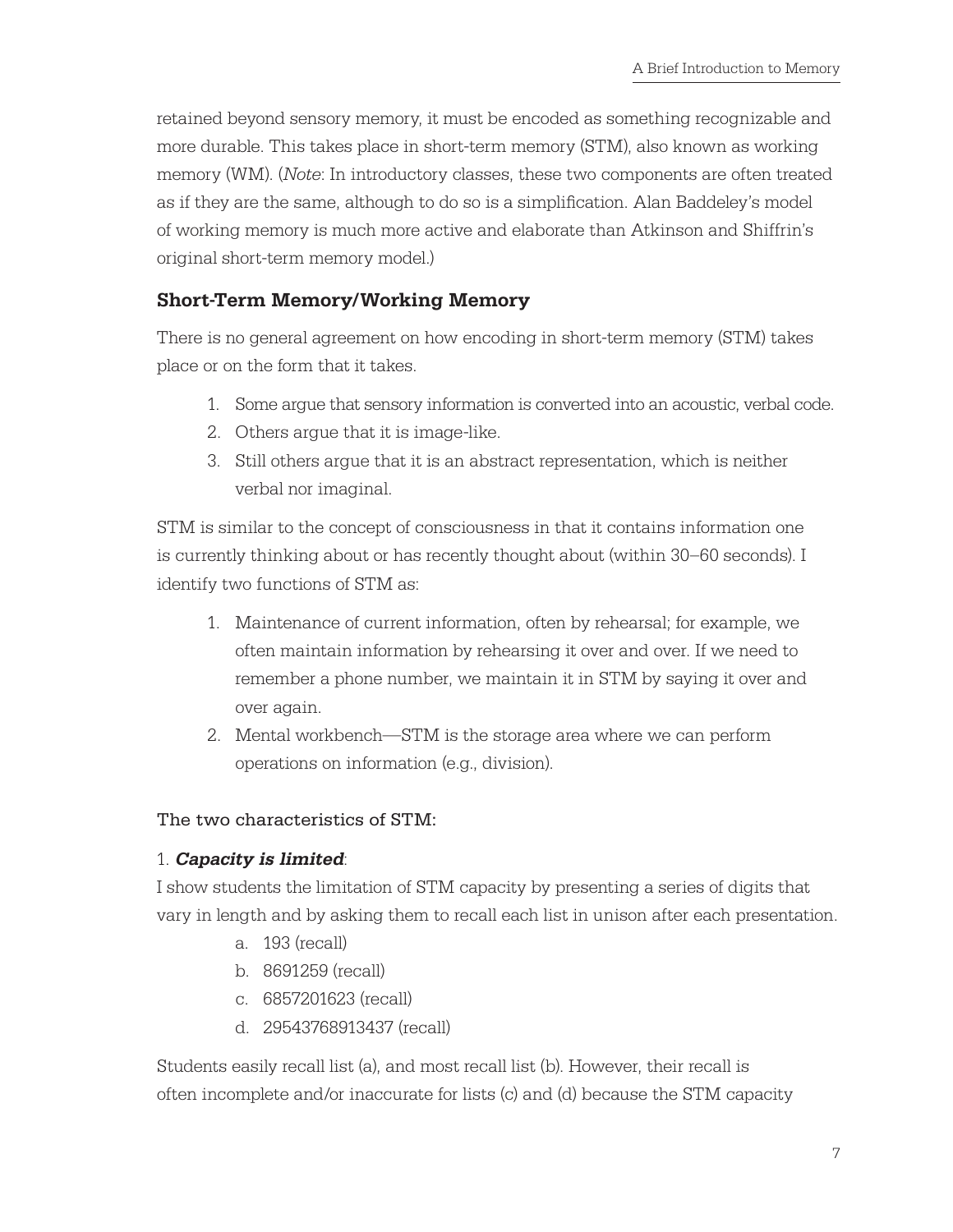has become overwhelmed. When I ask students why they have such difficulty remembering lists (c) and (d), they tell me that they couldn't hold more digits in their head; that is, there is not enough "space" in STM to rehearse so many numbers.

This demonstration suggests that on average, we hold 7 plus or minus 2 chunks of information in STM. One can enhance the capacity of STM by "chunking," which means grouping items together to form a more compressed, more easily recallable memory code.

Dealing with STM capacity constraints can be challenging. We often fail to learn material if our STM capacity is overwhelmed. To enhance capacity, we could "chunk" material into meaningful units. For example:

• 177619412001

Instead of remembering twelve digits, which would overwhelm the capacity of our STM, "chunk" the digits to remember three years (1776, 1941, and 2001). So, "chunking" is just recoding material into meaningful packets of information.

I also point out that STM is the storage area where we perform operations on material and that such processes take up capacity. For example, students can easily do the following division problem in STM:

 $\bullet$  200/2

In contrast, a division problem such as 631/4 is more difficult because it requires division, working with remainders, subtraction, etc.—these processes take up STM capacity.

#### 2. **Holds information briefly:**

STM holds information for about 30–60 seconds if not attended to. You can demonstrate how quickly information is lost from STM with a demonstration of the Brown-Peterson Task (Brown 1958; Peterson and Peterson 1959). You can also demonstrate how information is lost via interference by giving students a seven-digit phone number to maintain in STM, and then blurting out a series of other numbers. Most students will lose the seven-digit number due to interference.

#### **Long-Term Memory**

I make it clear to students that in order to have durable memories or for learning to occur, information must reach long-term memory (LTM). There are many ways in which information can reach LTM, such as by rehearsal and elaboration.

Before discussing rehearsal and elaboration, I usually do a class demonstration in memory. I send one-half of the class out of the classroom for a few minutes. I present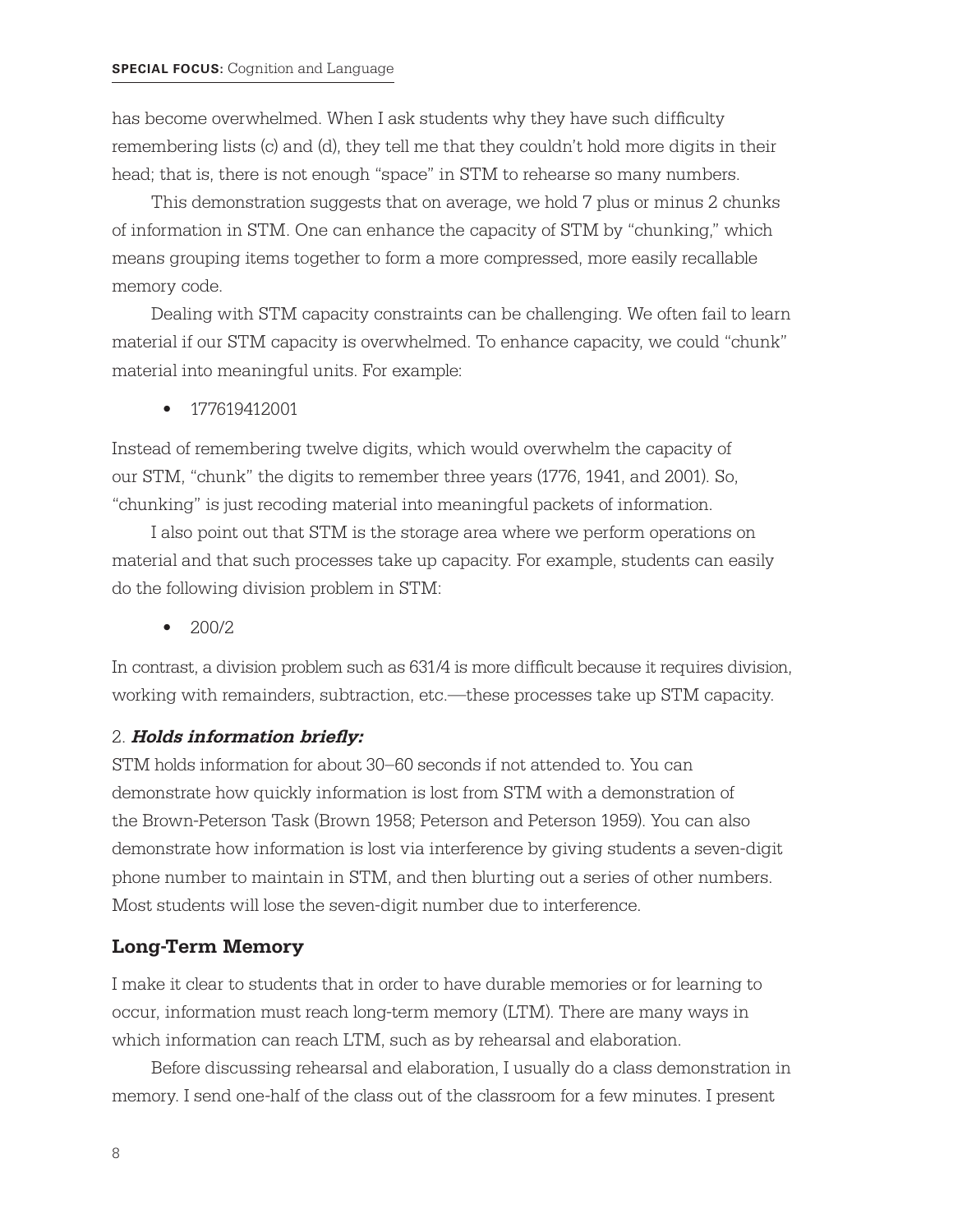the remaining students with a series of 15–20 word pairs (e.g., frog-boots, tree-bells, horse-clock, etc.). I ask these students to verbally rehearse each word pair silently. After the presentation, the verbal rehearsal group leaves the room and the students who were in the hallway return to their seats. I present the same word list to this group, except I ask them to elaborate on the word pair by forming an image of each pair (e.g., imagine a frog wearing boots). Following their presentations, all students return to their seats for a cued-recall task. I present the first half of each word pair (e.g., frog, tree, horse, etc.), and the students write down the other half of the word pair. Students are told to raise their hands if they remember the word. There is a marked difference in recall—students who received the elaboration instructions always show better recall compared to the verbal rehearsal group. (Usually there is a nice serial position effect for the verbal group. You could point out primacy and recency effects here).

This demonstration nicely discriminates between two LTM strategies, and it clearly shows that elaboration is a superior method in remembering information. Thus, in studying for an exam, students should seek to make the material meaningful instead of memorizing it (mnemonic examples would be appropriate to present to students here).

Following this demonstration, I provide definitions of rehearsal and elaboration.

**Rehearsal** means to repeat things over and over (e.g., looking up a phone number to dial, learning state capitals, learning vocabulary, etc.). Many students rely on rehearsal to learn material; however, I try to dissuade them from using this method because, compared to elaboration, it is less effective. Research has demonstrated that in order to form durable memories, material should be made meaningful.

Material becomes meaningful if it is elaborated. For example, one can connect to-be-learned material with information that is already stored in LTM, or one can form an image of the to-be-learned material.

**Elaboration** refers to the connection of new information to information already stored in memory (for example, a person learning a foreign language may observe that some words are similar to words in English—*cucina* ➞ kitchen; *madre* ➞ mother/mama; or the person may form an image, e.g., remember piano-cigar  $\rightarrow$  envision a piano smoking a cigar. Elaboration leads to durable memories. However, it often requires mental effort, which may be a reason that students often use less efficient studying methods such as verbal rehearsal.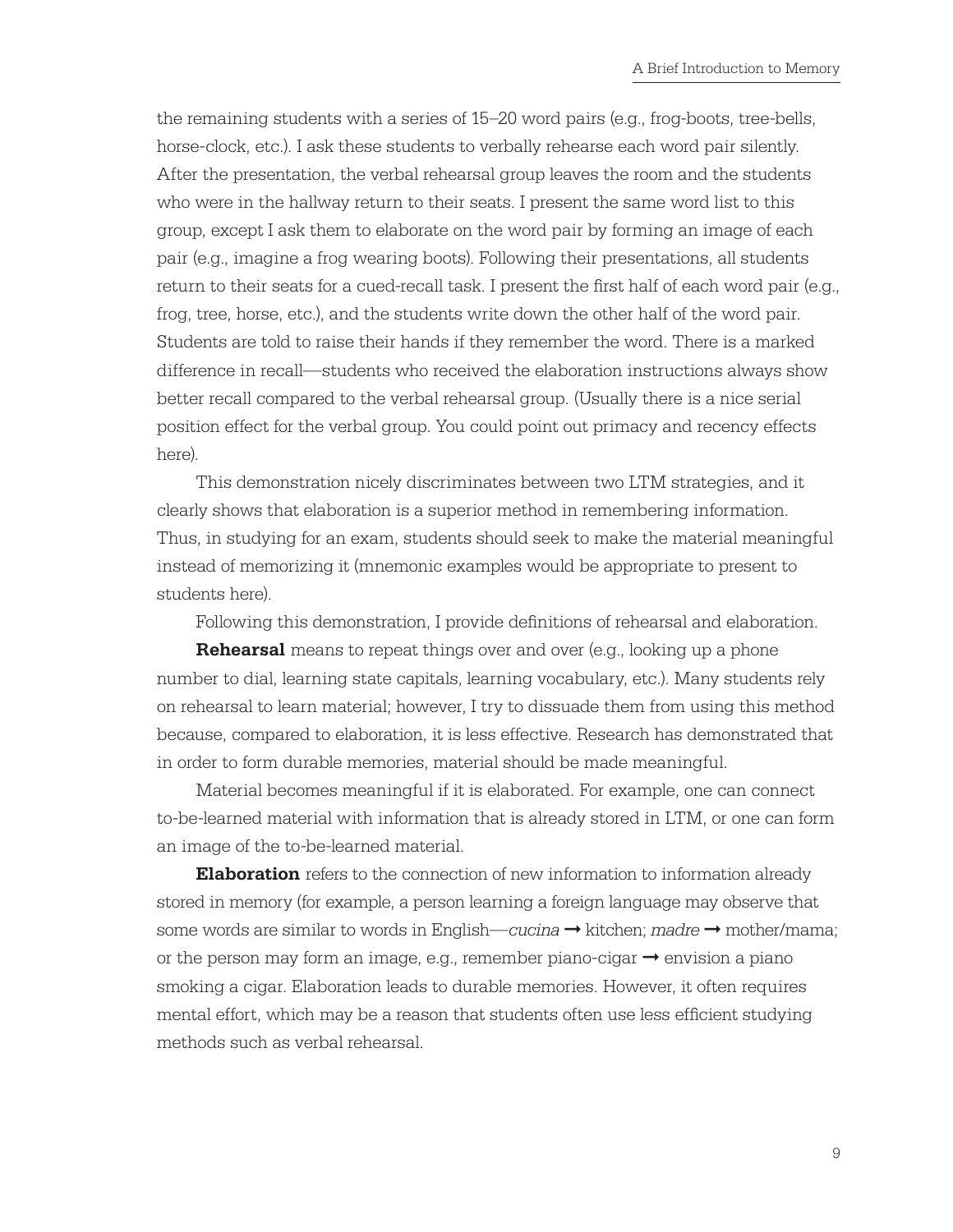#### **The Three Characteristics of LTM:**

- 1. Long-term memory is a relatively permanent storage area. Some psychologists argue that we "never" lose information from LTM; rather memory failures occur because we fail to retrieve information. It's still there, but information cannot be retrieved. A good example of retrieval failure is the tip of the tongue phenomenon—the information is stored in LTM, but sometimes it is difficult to retrieve.
- 2. Storage is assumed to be unlimited: LTM capacity cannot be "full."
- 3. LTM contains different types of memories such as *semantic*, *episodic*, and *procedural* memories. Semantic and episodic memories are those that require explicit, conscious recollection. In contrast, procedural memories are often implicit—these memories are retrieved without conscious awareness.

ACTIVITY: Have the students perform the following activities in order to distinguish among different types of memories:

- a. **Semantic Memory:** Present a list of randomized words that belong to three or four categories: horse, desk, shirt, chair, cat, jeans, dog, couch, cow, socks, table, jacket, hat, sheep, etc. Then ask the students to recall the words in any order—the words are likely to be recalled in categories (e.g., horse, cat, dog, cow, jeans, jacket, hat, desk, chair, table, etc.). This suggests that we store information according to meaning, i.e., semantically. Semantic memory involves our general knowledge; individuals from the same society tend to have similar semantic memories (for example, we know what clothes are, we can identify furniture, we know what typical events may occur when we go to a restaurant, etc.).
- b. **Episodic Memory:** Ask students to recall one of their happiest days these memories will be unique in as many ways because they are personal memories. Our own individual memories are episodic memories.

Both *episodic* and *semantic* memories are explicit memories; that is, we are usually consciously aware of retrieving them. In contrast, *procedural* memories are implicit—we are not usually aware of retrieving the material.

c. **Procedural Memories:** Ask the students to tie their shoes. This procedure involves procedural memories—the memory for skills and behavior. Often, it is difficult to verbally describe these types of memories  $\rightarrow$  we just do them. When we want to teach children how to tie their shoes, we show them how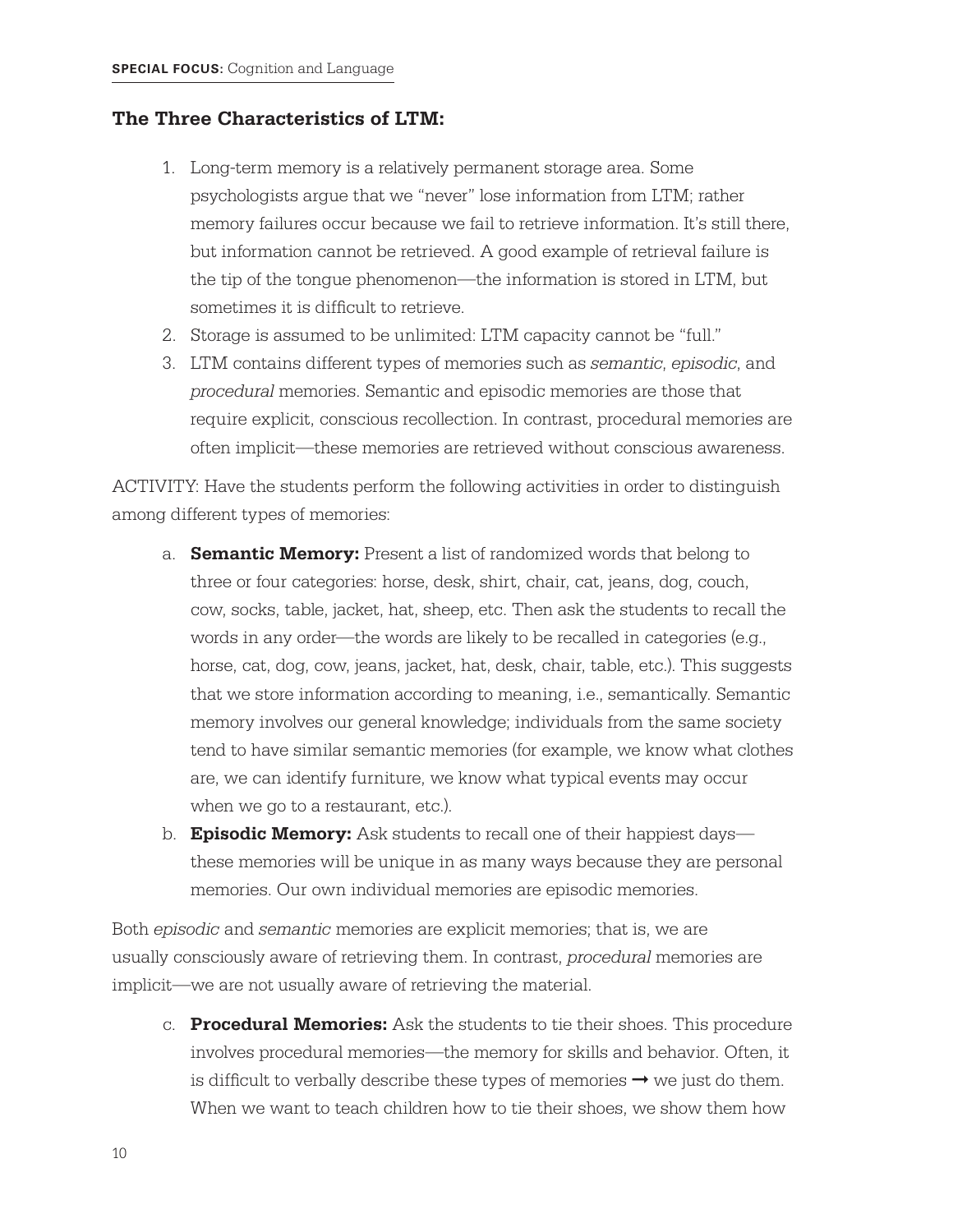to do it—we do not give them detailed, verbal instructions. These types of skills are often implicit, which means that we are not consciously aware of how we do them. *Procedural* memories also tend to be long-lasting. We do not forget how to drive, how to tie our shoes, how to throw a baseball, or how to ride a bike.

The idea that we store different types of memories in different areas of the brain is supported by neurological impairment studies. For example, individuals with brain damage to their hippocampus suffer from anterograde amnesia and cannot form new explicit (episodic and semantic) memories. However, these individuals show improvement on tasks that require skill (e.g., mirror tracing), which indicates that they can form implicit, *procedural* memories. Time permitting*,* a discussion of amnesic patient HM (see Squire 1992) will fascinate students.

The Atkinson and Shiffrin Information Processing Model accounts for the vast research findings in memory. For example, the model predicts the serial position curve. However, psychologists debate whether there are three separate memory stores due to neurological evidence (see, for example, Warrington and Shallice 1972) and because the model suggests that there is only one route to create a memory: Sensory Store  $\rightarrow$  STM  $\rightarrow$  LTM.

### **Durability and Accuracy of Memory**

We are able to recall, often with great detail and confidence, events that occurred years and years ago. For example, many of us remember having our first kiss, learning Spanish in high school, learning how to drive, and going to Grandma's house for the holidays.

#### **Flashbulb Memories**

In some cases, we have memories that we seem to relive. For example, many of us remember what we were doing, whom we were with, how we felt, and when we found out about the terrorist attacks on 9/11. In many cases, we can recall this event with remarkable clarity. And, although the event occurred in 2001, for many of us the memory seems fresh.

ACTIVITY: I ask student volunteers to remember 9/11 in as much detail as possible: I ask them to tell me what they were doing, whom they were with, who told them about it, and their reaction and the reactions of others to the news. I also supply my own memory of 9/11 (I had just finished teaching statistics, a professor entered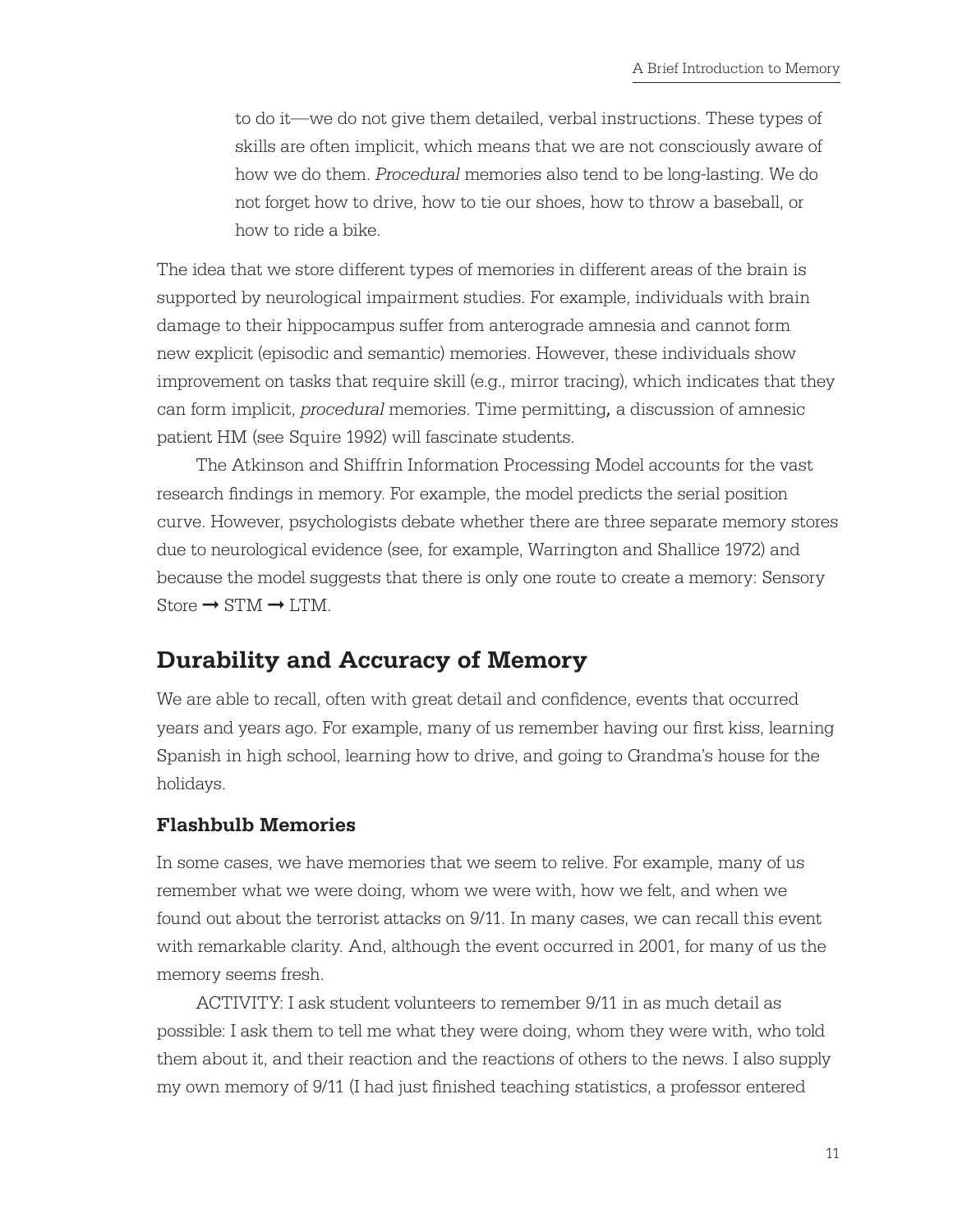my office to tell me the news, I was in disbelief, I watched the towers fall on TV surrounded by weeping faculty, I remember looking down at the black desks, etc.).

Some psychologists argue that memories like 9/11 are different than ordinary long-term memories and, therefore, deserve special distinction from ordinary longterm memories. Memories like 9/11 are called "flashbulb memories" by Brown and Kulik (1977), who proposed that emotionally charged, surprising, and consequential events often result in flashbulb memories. Flashbulb memories are recalled with vivid detail in that they usually contain the following information:

- 1. The informant
- 2. Whom the individual was with
- 3. The individual's reaction
- 4. The individual's activity
- 5. The reactions of others

According to Brown and Kulik (1977), an event like 9/11 triggers a special biological mechanism in memory, capturing and preserving the event *permanently.* It is like taking a "snapshot" of personal details of an event. In contrast to ordinary long-term memories, Brown and Kulik considered flashbulb memories to be permanent, pristine, and accurate.

(Columbine, the Challenger explosion, and the death of Princess Diana are more events that may result in flashbulb memories for students.)

Whether we really have the capacity to form flashbulb memories has been under much debate. Neisser and Harsch (1992) argue that flashbulb memories may be vivid but not necessarily accurate (for example, occasionally you may find some of the details of a student's flashbulb memory to be inaccurate). In other words, flashbulb memories may be subject to forgetting just like other, ordinary long-term memories. Nevertheless, Palmer, Schreiber, and Fox (1991) argue that firsthand experience is key to creating a flashbulb memory. The debate about flashbulb memories is yet to be resolved.

We are capable of remembering vast amounts of highly detailed information. Even though we are confident that our memories are accurate, they may not necessarily be so. In fact, there is considerable research to suggest that our memories are not pristine and perfect, but that they can change over time and material can be forgotten.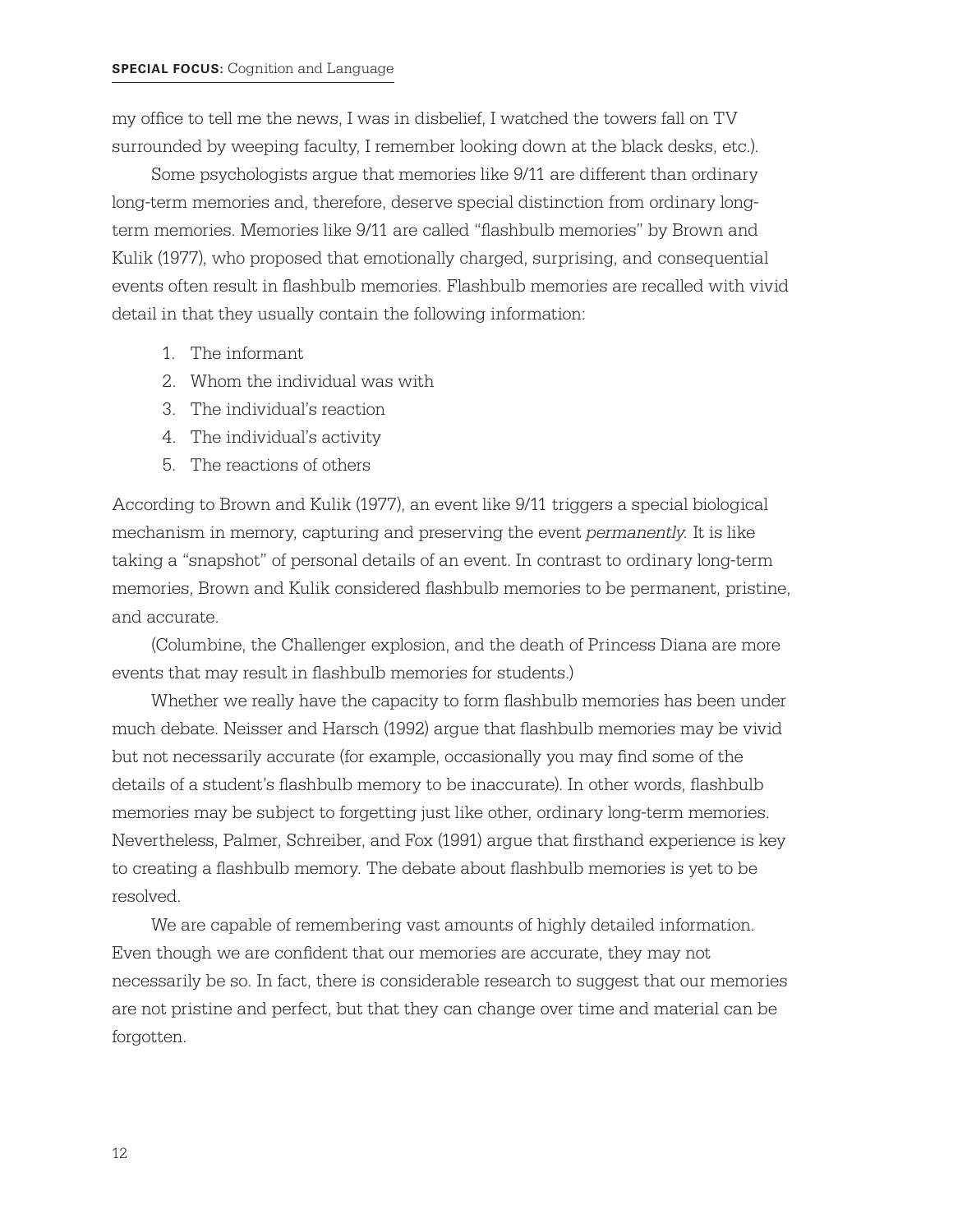#### **Eyewitness Testimony**

In some cases, memories seem to be resistant to forgetting. However, when a memory is stored, it is not necessarily maintained in some pristine state—it can erode and/ or change from our own thinking because of other people's suggestions, time, etc. Elizabeth Loftus (see Loftus and Palmer 1974) has shown that our expectations can alter the way we remember an event.

Loftus's work revolved around the accuracy of eyewitness testimony. In particular, she was interested in whether the details of an event were influenced by a post-event suggestion. In a classic experiment, Loftus showed a videotape of a car getting into an accident with another vehicle. After the subjects viewed the tape, they were asked to estimate the speed of the car in one of the following ways:

How fast was the car going when it smashed into the other car? How fast was the car going when it collided with the other car? How fast was the car going when it hit the other car? How fast was the car going when it bumped the other car? How fast was the car going when it contacted the other car?

Loftus found that the wording of the question influenced the estimates provided by the subjects. In particular, the subjects were more likely to estimate faster speeds when the question suggested that the car was going fast (e.g., smashed) than when the question suggested that the car was not going fast (e.g., contacted). Loftus reasoned that the difference in estimates may be due to one of the following explanations:

- 1. **Leading questions:** The subjects did not really know how fast the car was going but provided on estimate based on the suggestion of the verb. For example, the verb "smashed" suggests that the car was going fast, so the subjects in this condition hedged their estimates accordingly.
- 2. **Altered memory representation:** In contrast to the leading question explanation, the question may have actually influenced the subjects' memories of the severity of the accident.

To test these explanations, Loftus replicated her previous experiment and asked subjects if they recalled seeing broken glass at the accident. In reality, there was no broken glass, but Loftus reasoned that if the question influenced the memories of subjects, then those who were given the more severe verbs (e.g., smashed, collided)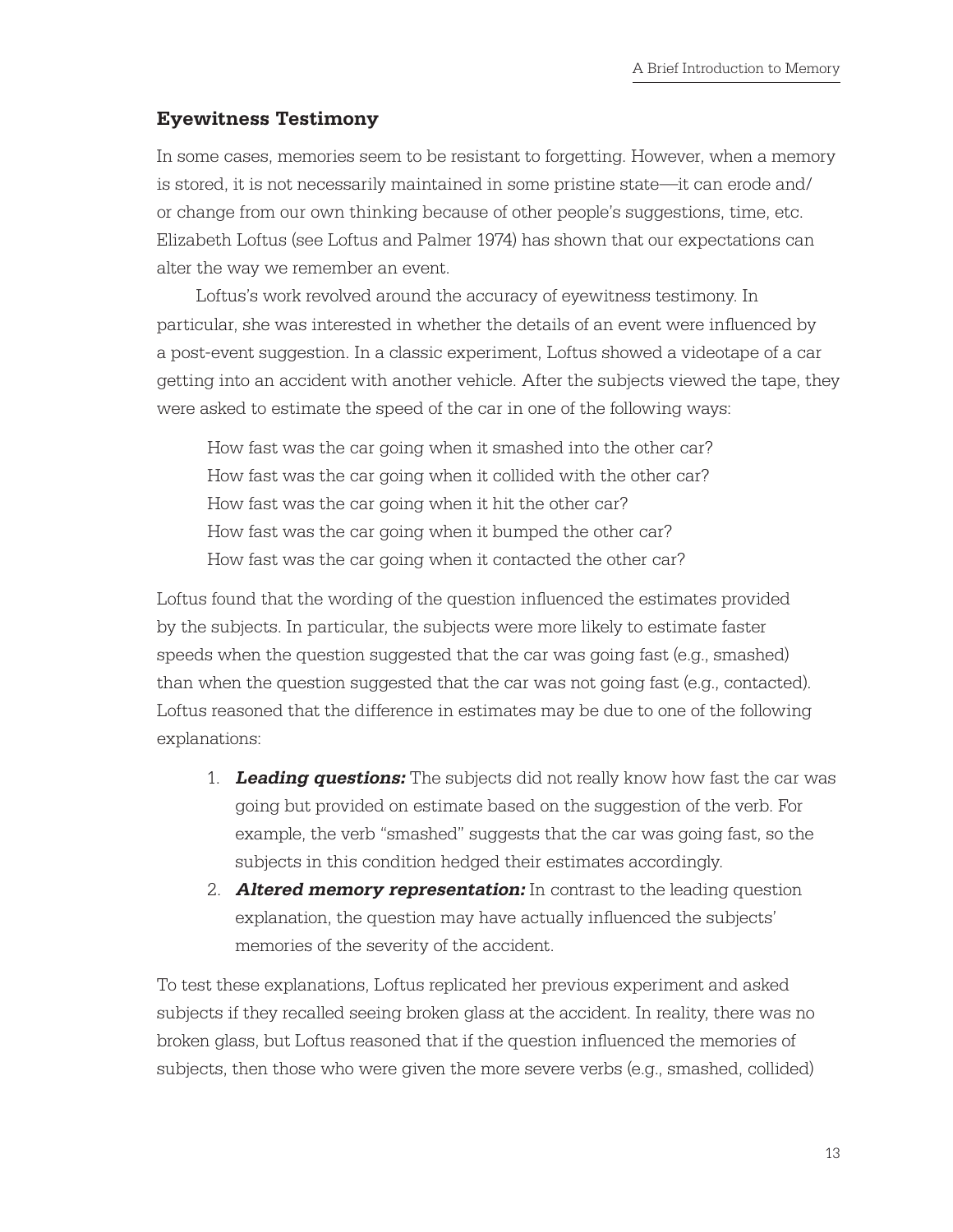would be more likely to recall falsely seeing broken glass. This is exactly what Loftus found.

Thus, Loftus demonstrates that post-event information influences the memory of that event. Consider the real-world consequences our memories may have: Eyewitnesses are often used to pick out suspects from lineups—the suggestions posed by police or even how the individuals are lined up may influence the eyewitnesses' memory of the perpetrator, making the eyewitnesses' memory unreliable. I usually like to discuss a case or two of mistaken identity to show students that it is unwise to rely only on the memory of an eyewitness.

#### **False Memories**

It becomes clear to students that, although under many circumstances memory is accurate, memory is not like a videotape that captures all details of an event with perfect accuracy. Loftus's research demonstrates the fallibility of details of memories through post-event suggestions; however, psychologists are also interested in learning if an entire false memory can be created.

Roediger and McDermott's (1995) memory for semantically related words is one of my favorite demonstrations to do because students are typically stunned by the results. To do this demonstration, construct a list of 10 to 12 semantically related words. For example, I try to get students to falsely recall the word sleep" by presenting them a list of words related to it (e.g., bed, tired, doze, blanket, snore, nap, alarm, yawn, dream, drowsy, etc. Observe that "sleep" is not on the list). I read the words, at approximately 3 to 4 seconds apart, one by one to the students. Then I ask them to recall as many words as they can. (This task works well if you can delay their recall by at least 10 to 15 minutes by doing some other activity.) I read each word from the list and ask students to raise their hands if they recalled the word. When I am halfway through the list, I ask them if they recalled sleep—a good percentage of the students have false recall of the word. They are amazed when I tell them sleep is not on the list but rather, they have created a false memory of it. Often, they are able to explain the false memory of the concept in terms of spread of activation of semantically related concepts. Words such as *doze*, *nap*, and *tired* become activated by mentioning them, and that activation automatically spreads to other related concepts such as sleep. (This is the same mechanism responsible for coming up with words like bus and sun in response to "yellow" at the beginning of the module.)

Sometimes, students are not so impressed that we can falsely remember a concept when it is preceded by the presentation of its semantic associates. These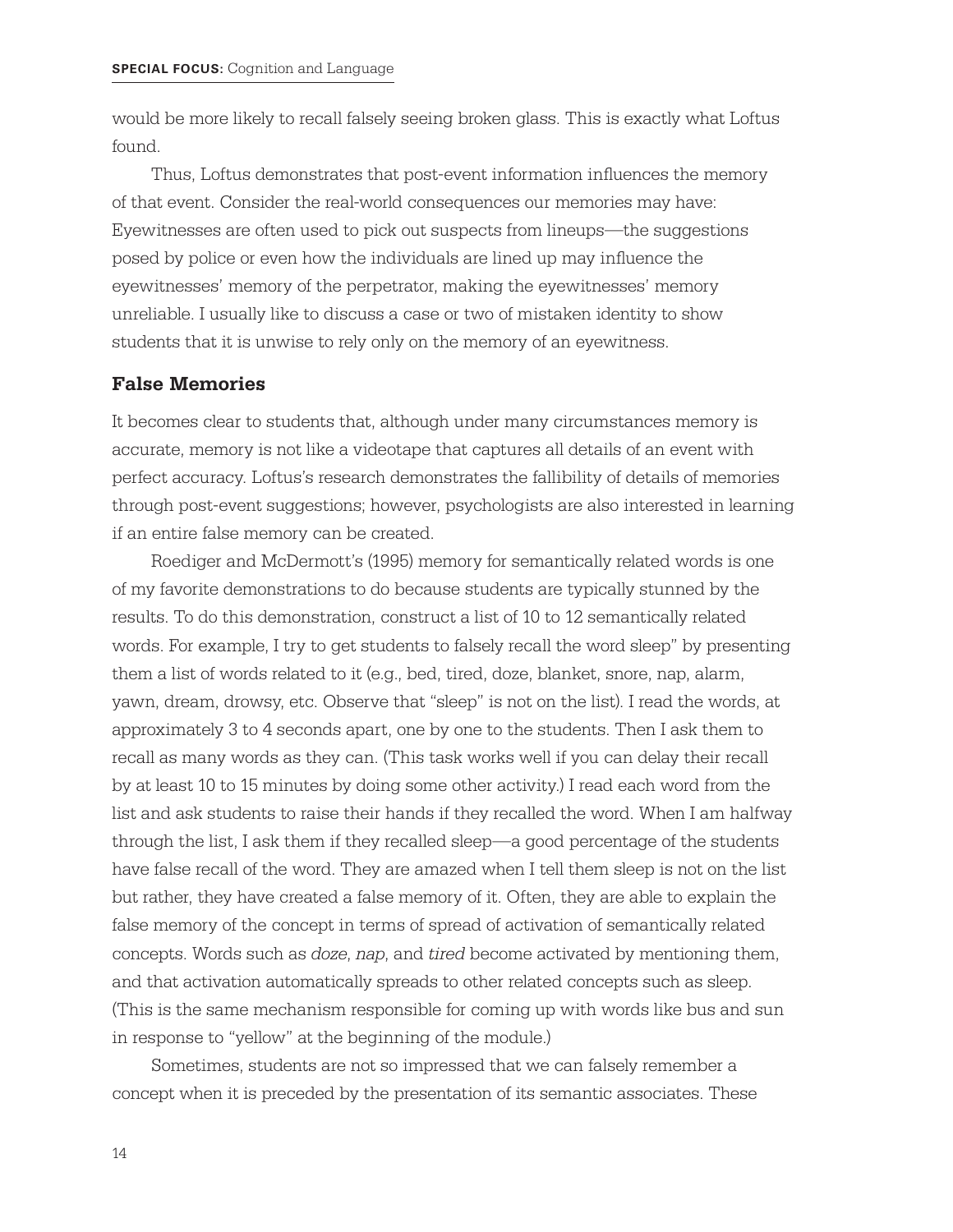students want to know if full-fledged episodes of memories can be created. There is ample evidence to suggest that we are indeed susceptible to creating false memories of complete episodes. I usually cite the research of Hyman, Husband, and Billings (1995), which involves college students' memories of childhood events. The subjects were presented with a series of childhood events, as verified by their parents, and asked to recall these events (e.g., an emergency room visit). In addition to the actual events supplied by their parents, a bogus event (such as spilling punch on the bride's parents at a wedding) was included. In a first interview, the subjects were adept at remembering the actual events (84 percent). In a second interview, their recall of the actual events increased to 88 percent. No one falsely recalled the bogus event during the first interview. But, just by presenting the events again in the second interview, some subjects falsely remembered details of the bogus event (e.g., it was an outdoor wedding, and I think we were running around and knocked something over like the punch bowl or something and made a big mess and, of course, got yelled at for it). This finding suggests that under some circumstances, we may construct false memories.

#### **Improving Memory**

I emphasize the importance of using elaborative rehearsal over verbal rehearsal. I discuss the following elaborative rehearsal strategies to improve memory for students.

**Mnemonics** are cues that enhance memory by linking organizational sets of information to memory elements that already exist.

- a. **Method of loci:** Use a list of locations to remember items; mentally travel to locations and associate to-be-remembered information with a specific location. Then have the students recall, mentally travel the path, and "look" at the location and item associated with it. For example, remember the list of items I need to bring to a meeting; associate each item with the locations from my office to the classroom.
- b. **Keyword method:** This is very effective when teaching a foreign language.

Associate a foreign word with a similar-sounding English word (this is the keyword) and form an image of the meaning of the foreign word with the keyword. For example, *haricot* (French, means bean) sounds like "hairy coat" (key). Imagine a bean wearing a hairy coat. So, when presented with *haricot*, you recall the image of a bean wearing a hairy coat. You know *haricot* means bean.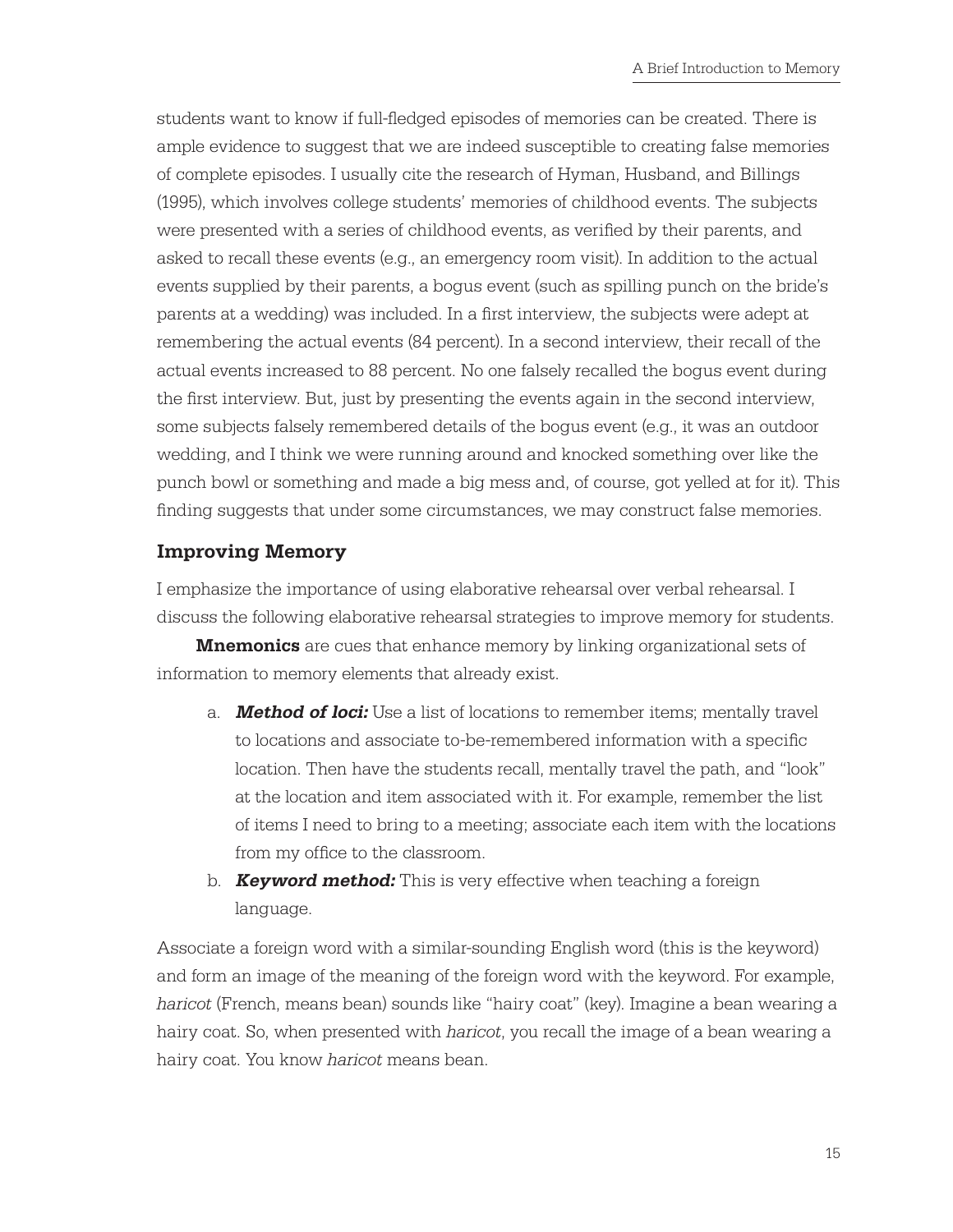**Massed versus distributed practice**—tell the students that one of the least effective ways of learning material is to cram. Rather, learning is enhanced when it is spaced apart. Evidence has demonstrated that, when we distribute studying over periods of time, we are more likely to understand and remember it. The distribution of material allows us to step away from the work, think about it, and approach it again. Massed practice does not enable us to treat the material this way. So, if students really want to do well and learn material, they should set aside study time several times a week.

**Overlearning** enables people to strengthen the connections in memory; they are making information easier to retrieve.

**Imagery**—it seems that forming images often helps us learn and retain information for long periods of time. This is explained by Allan Paivio's dual coding hypothesis: we store information in memory in two codes—verbal and pictorial. Paivio argues that we're more likely to remember concrete words because they are stored in two codes (verbal and pictorial), whereas abstract words are stored just in a verbal code. Thus, if we forget information from one code, we always have the other code to help us recall the information. It is harder to form images with abstract material.

## Bibliography

- Atkinson, R. C., and Shiffrin, R. M. "The Control of Short-Term Memory." *Scientific American* (August 1971.): 82–90.
- Baddeley, A. "Working Memory: The Interface Between Memory and Cognition." In D.L. Schacter and E. Tulving (Eds.), *Memory Systems 1994* (351–67). Cambridge, MA: MIT Press, 1984.
- Brown, J. "Some Tests of the Decay Theory of Immediate Memory." *Quarterly Journal of Experimental Psychology* 10 (1958): 12–21.
- Brown, R., and Kulik, J. "Flashbulb Memories." *Cognition* 5 (1977): 73–99.
- Craik, F. I. M., and Tulving, E. "Depth of Processing and the Retention of Words in Episodic Memory." *Journal of Experimental Psychology: General* 104 (1972): 268–94.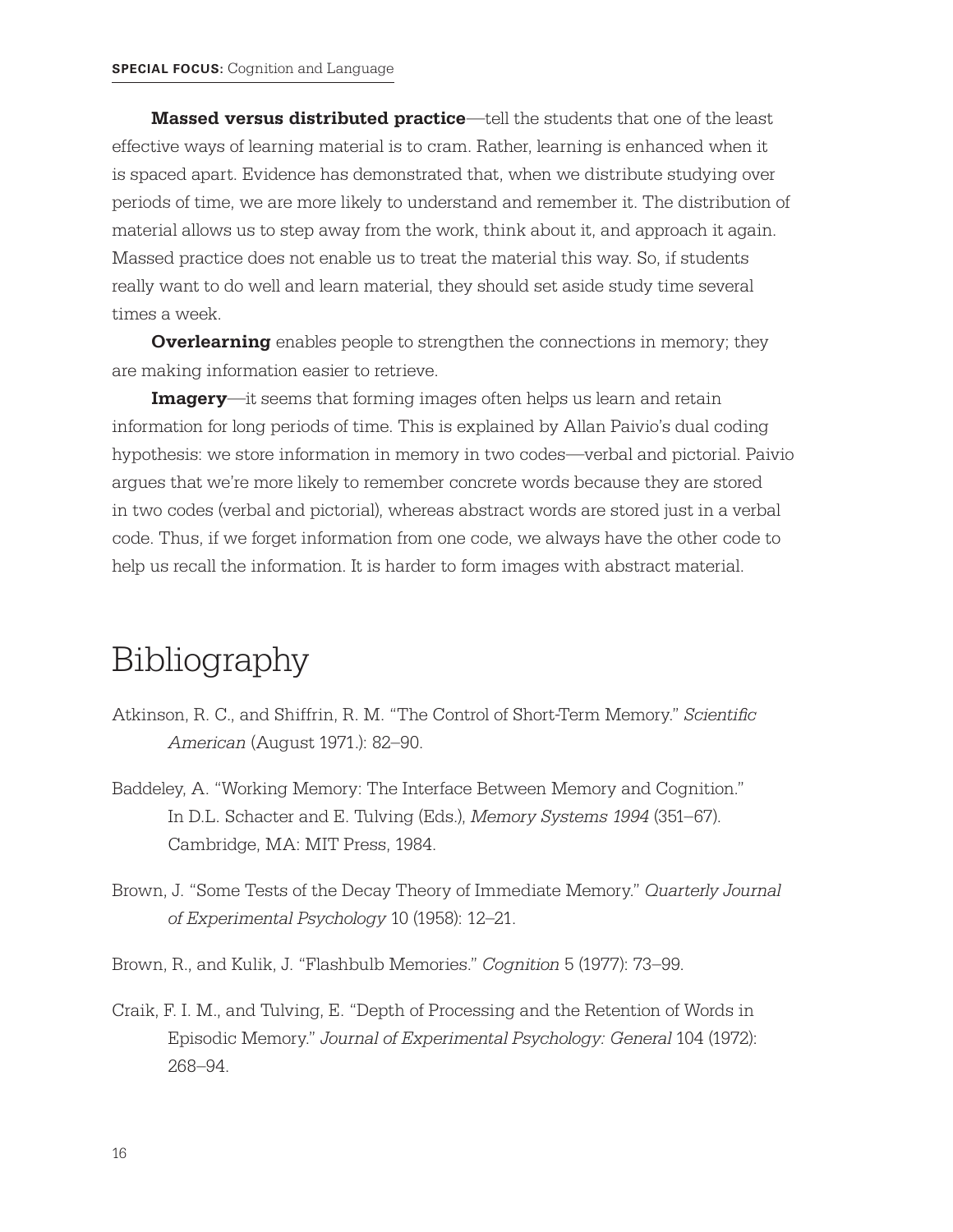- Hyman, I. E., Husband, T. H., and Billings, F. J. "False Memories of Childhood Experiences." *Applied Cognitive Psychology* 9(3) (1995): 181–97.
- Loftus, E. F., and Palmer, J. C. "Reconstruction of Automobile Destruction: An Example of the Interaction Between Language and Behavior." *Journal of Verbal and Learning Behavior* 13 (1974): 585–89.
- Neisser, U., and Harsch, N. "Phantom Flashbulbs: False Recollections of Hearing the News about Challenger." In E. Winograd and U. Neisser (Eds.), *Affect and Accuracy in Recall: Studies of "Flashbulb Memories"* (9–31). Cambridge, MA: Cambridge University Press, 1992.
- Paivio, A. *Mental Representations: A Dual Coding Approach*. Oxford, England: Oxford University Press, 1986.
- Palmer, S. E., C. Schreiber, and C. R. Fox. *Remembering the Earthquake: "Flashbulb" Memories for Experienced Versus Reported Events*. San Francisco: Psychonomics Society, 1991.
- Peterson, L. R., and Peterson, M. J. Short-Term Retention of Individual Verbal Items. *Journal of Experimental Psychology* 58 (1959): 193–98.
- Roediger, H. L., and McDermott, K. B. "Creating False Memories: Remembering Words Not Presented in Lists." *Journal of Experimental Psychology: Learning, Memory, & Cognition* 21 *(*1995): 803–14.
- Sperling, G. "The Information Available in Brief Visual Representations." *Psychological Monographs* 74 (1960): 1–29.
- Squire, L. R. "Memory and the Hippocampus: A Synthesis from Findings with Rats, Monkeys, and Humans." *Psychological Review* 99 (1992): 195–231.
- Warrington, E. K., and Shallice, T. "Neuropsychological Evidence of Visual Storage in Short-Term Memory Tasks." *Quarterly Journal of Experimental Psychology* 24 (1972): 30–40.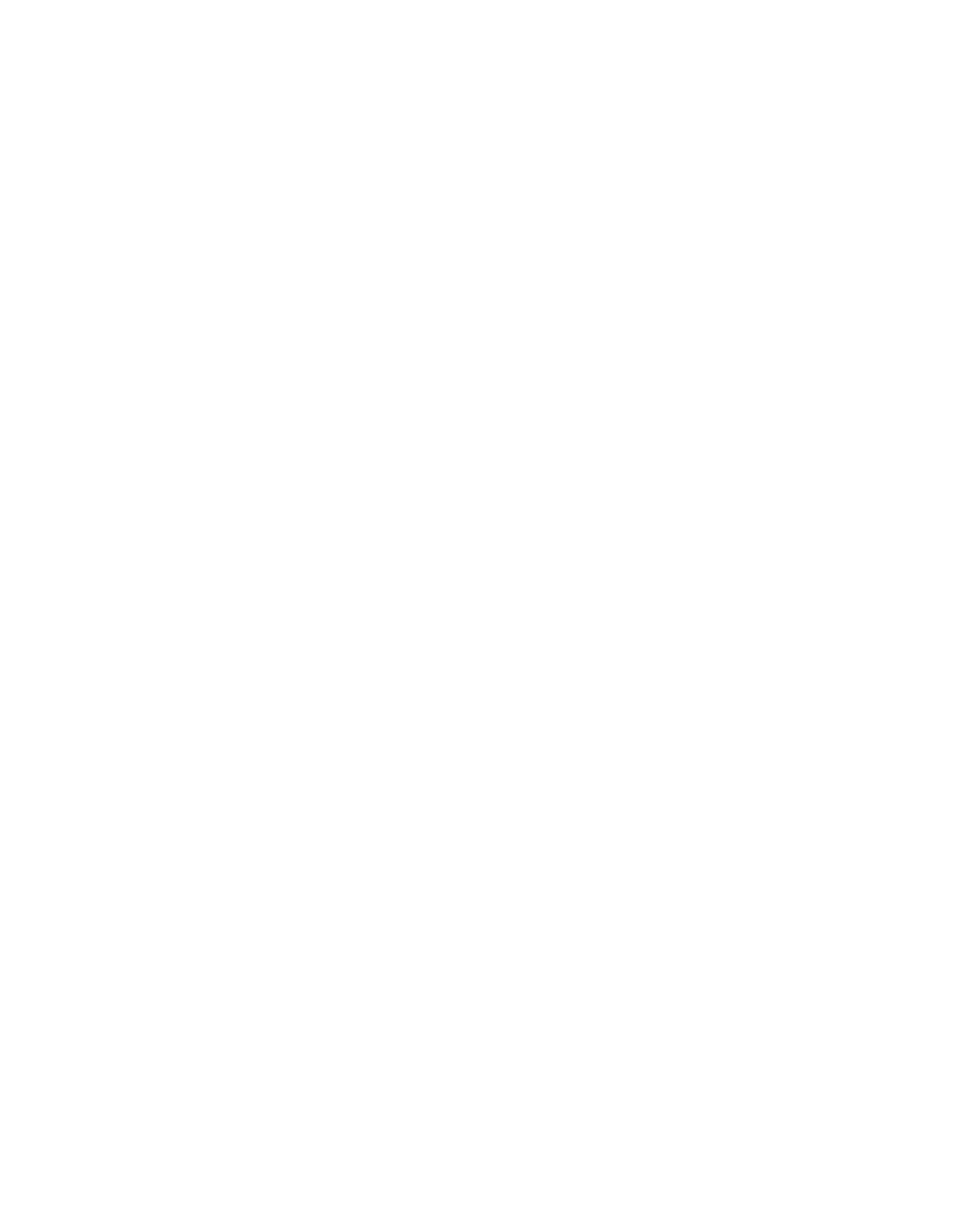# All You Need to Know to Teach Language to AP® Psychology Students

#### **Chris Hakala**

Language is one of the most uniquely human activities in which we engage. It allows us to communicate; it allows us to convey thoughts, feelings, and emotions across time and space; and it allows us to write what we think and then have others read those thoughts at times quite separate from when we actually stated them in the first place. Simply put, language is one of the most important characteristics of human behavior.

## **What Is Language?**

**Language** is a complex communication system that involves the use of abstract symbols to convey unlimited messages. By this definition, we have to leave out most animal communication because there are limits to what animals can communicate to each other. However, human language can convey meaning about things that haven't happened yet, things that happened in the past, and things that may never happen. Because we can transcend time and space with language, we have an unlimited ability to communicate ideas. In addition, gestures that we often use are not language either. For example, waving hello is not really an act of language because the simple act of waving does not transcend time or space. When I wave to someone, I wave to them "right now," not in an hour, not in a week, not yesterday. Animal communication is the same. When a dog barks, it is not an indication of some discomfort the animal had two weeks ago. Rather, the animal is communicating that "right now" there is something in its world that is capturing the animal's attention.

One of the most important issues to consider when discussing language concerns the organization of the complex linguistic units that comprise human language. How is language structured? According to many linguists and psycholinguists, language is a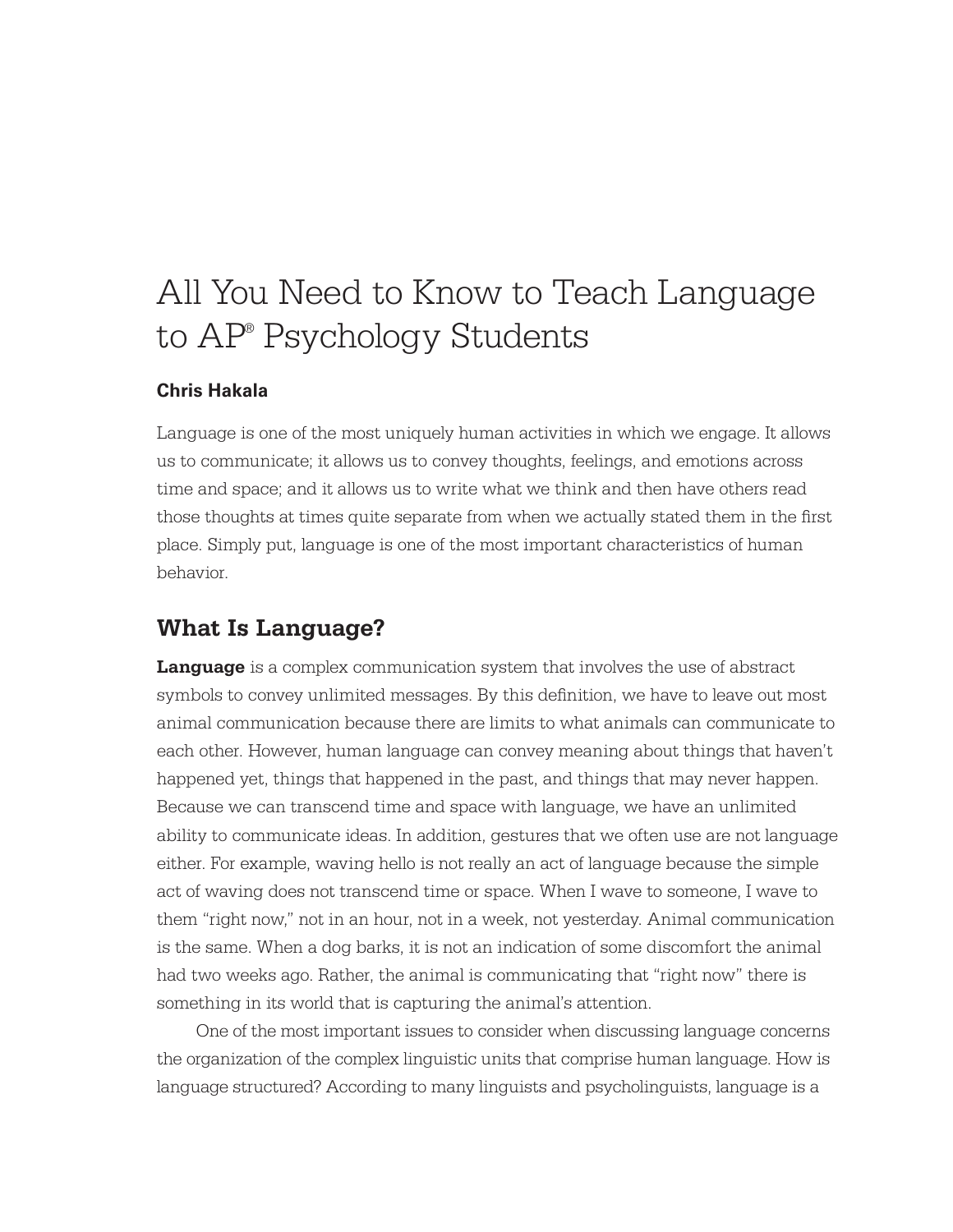multilayered process. It all starts with the theoretical structures known as *phonemes*. A *phoneme* is the smallest unit of sound in a language. For example, all the letters of the alphabet are phonemes (although there is some overlap; for example, *c* can make the *k* or the *s* sound—a fact that children often struggle with). In addition, blends (such as *ch*, *sh*, *th*, etc.) are also *phonemes*. In English, we produce all the unique sounds that we are able to make by combining only about 40 to 50 unique *phonemes*. (I say between 40 and 50 because there is no universal agreement about this.) Other languages make do with less. For example, Hawaiian is often cited as a language that has less than 30 *phonemes*.

The next level of language is the *morpheme*. According to linguists, morphemes are the smallest unit of meaning in a language. So, small words, such as *dog* or *run* are *morphemes*. If we add the letter *s* to *dog*, we now have two *morphemes* (dog[s]), and if we add *ing* to run, we now have two *morphemes* (runn[ing]). Many words are composed of a large variety of *morphemes*, which are all combined to produce a unique meaning. It's in this recombinant way that we are able to produce such complex words as *underground* or *penultimate*.

Of all the aspects of language, syntax is considered by many psycholinguists as one of the most important. *Syntax* refers to the ordering of words in a particular utterance. For example, in English, we typically place nouns or subjects first and verbs or predicates second (e.g., We are going to the store.). We can reverse the order, but we need to do so only in specific situations, such as when we want to ask a question (e.g., Are we going to the store?). One of the benefits of having a syntactic structure in a sentence is that we often interpret the meaning of a word or the part of speech of a word by its placement in a sentence. For example, if a word follows the article *the*, it almost has to be either a noun or an adjective. At least that is how we might go about interpreting such a word. Given that flexibility in the English language, we are often able to create new words by recombining them into different uses. For example, *book* is almost always a noun, unless we use it in the exclamatory fashion (e.g., Book him!). In this case, we have turned a noun into a verb. We are only able to do this because a verb is what is expected in that first spot, and so we assign the verb role to that word and a new meaning emerges. In fact, we often use this fact to help us understand words that we do not understand.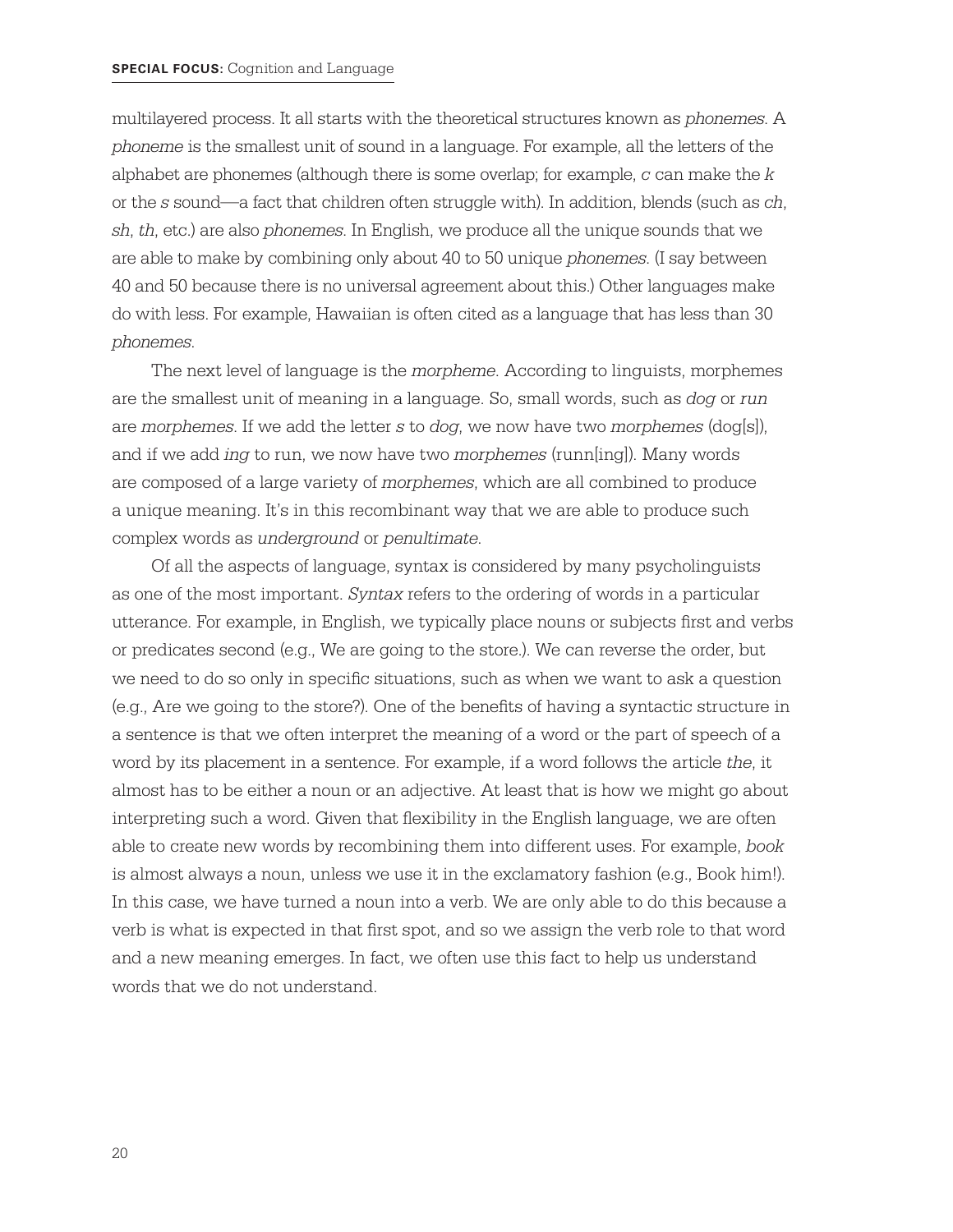## **How Do We Learn Language?**

Learning language is an issue that has been rife with controversy in psychology. The behavioral approach posits that we learn language the same way we learn anything else. We are exposed to things in the environment and, if they are reinforced, we repeat the behavior. Nativists, however, would argue that we are "hardwired" to learn language and that humans are unique in this respect. Both sides have their ardent supporters, but the evidence has not clearly settled the debate as of yet.

## **Language Acquisition**

According to linguist Noam Chomsky, language is learned by exposure to language, but the ability to speak is hardwired; that is, humans are born with the innate ability to speak, and the interaction with the environment allows that skill to emerge. Chomsky argued that the behavioral approaches do not take into account the problem that we learn language differently than we learn other things. According to Chomsky, there is a sensitive period of language acquisition and, if we do not learn language during this time, we are not going to learn language well. There is overwhelming evidence to support this; yet, Chomsky's argument about the speed with which we learn language may be overstated.

It is true that only humans learn language and that only humans learn to speak without being specifically taught language. However, human learning is more complex than simply learning connections between behavior and consequences. Oftentimes, reinforcement can be more subtle. For example, a child might babble and, during the course of babbling, might utter a sound that approximates a word. The parent will then provide reinforcement for the utterance by praising the child. The word then becomes self-reinforcing. In such a way, words will continuously be added to the child's vocabulary. In fact, there *is* evidence that the environment does have a large impact on the amount of verbal behavior that an individual can produce. Specifically, a study done by Hart and Risley (1995) demonstrated that the amount of verbal input has a direct input on the amount of language that a child is able to produce later. Regardless of how a child actually learns language, the pattern of language acquisition is remarkably predictable.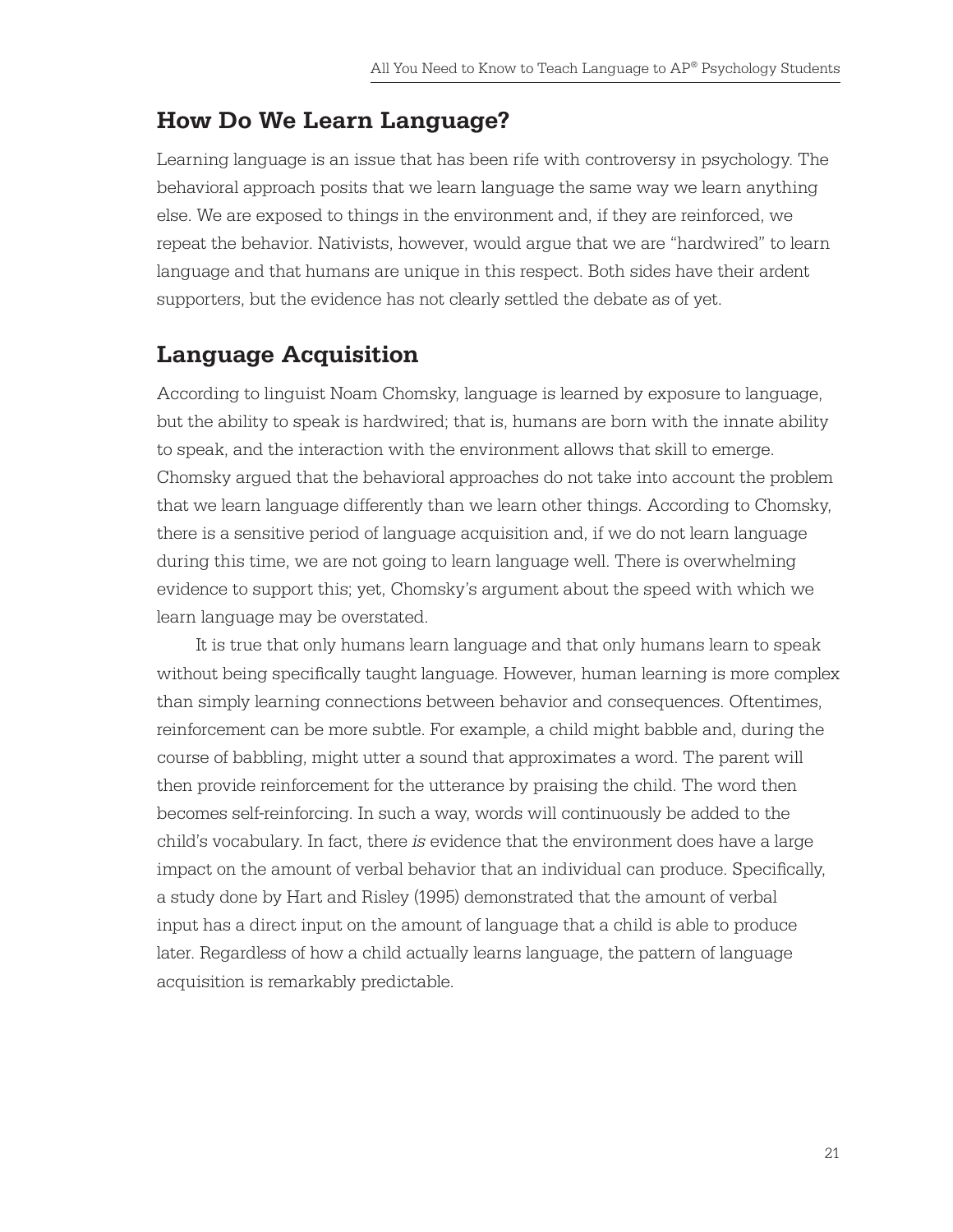| Age                               | <b>Milestone</b>                                   |
|-----------------------------------|----------------------------------------------------|
| Birth to 2 months                 | Cooing                                             |
| 2 months to 12 months             | <b>Babbling</b>                                    |
| Approximately 12 months           | First word (typically a simple sound such as "da"  |
| Approximately 16 months           | Two word utterances                                |
| 2 to 6 years of age               | Add 6-10 new words per day                         |
| During ages 2 to 6, learn grammar | Overextension (doggie for every four-legged animal |
| Age 5                             | Overregularization: I goed to the store            |
|                                   | Add words to vocabulary; learn subtleties of       |
| From age 5 on                     | language                                           |

This pattern is not only predictable in English. Other languages show the same pattern of language acquisition. In addition, an interesting point to be made about language is that all children appear to babble the same way. That is, children make the same noises in all languages as they acquire language. As a native language begins to emerge, sounds appropriate to that language are strengthened, and the inappropriate sounds drop out. This explains why parents often believe that children are babbling in a foreign language!

In addition, children seem to make the same predictions about language at about the same time. For example, if children are told that they are looking at a "wug," and then are asked what one would say if there were two of these critters, they will say "wugs." In addition, if they are told that a person will "wik," they will generate the forms "wiked" and "wiking." Thus, they seem to learn the rules that they can then apply where appropriate.

## **Linguistic Universals**

According to the work of Hockett (1963), not only do children learn language in a predictable way, but all languages, across cultures, have characteristics in common. There are, in fact over a dozen linguistic universals. For purposes of this article, I will not present all of them. However, the flavor of these universals is important for understanding the unique properties of human language.

1. **Arbitrariness:** Language is arbitrary. This means that words are not inherently imbued with meaning. Rather, words are selected to stand for objects in the world in an arbitrary manner. *Dog* in English is *chien* in French. Neither word is better than the other. However, we have agreed, as speakers of English, to call canines, dogs; and speakers of French have agreed to call these animals *chien*.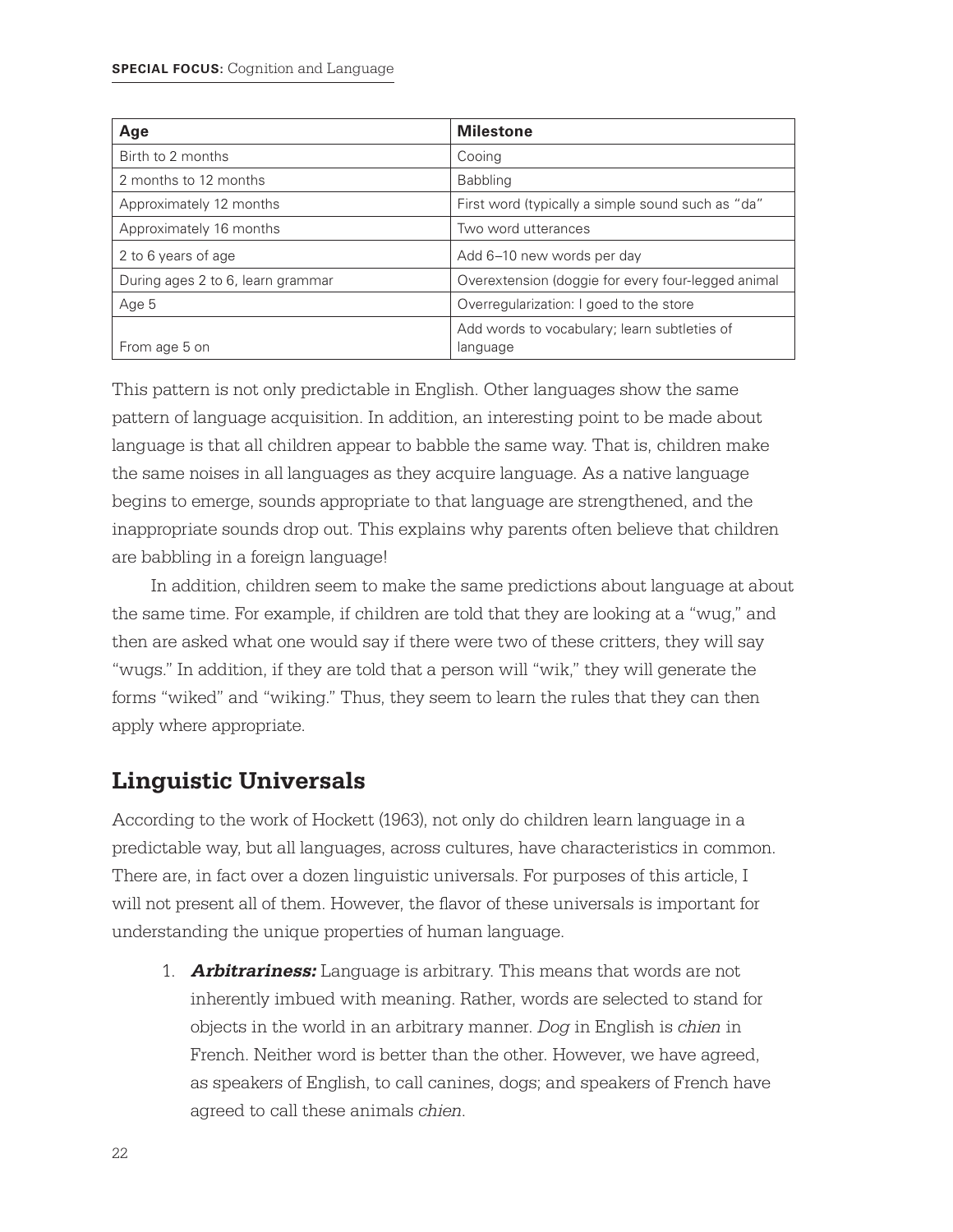- 2. **Displacement:** Language allows us to talk about events that have already happened, events that will happen, and events that may not happen at all. No other form of communication allows for this.
- 3. **Vocal-auditory channel:** All languages in all cultures rely on the vocal auditory channel as the primary form of communication using language. Other forms, such as sign language, are possible, but these are only used in situations when the vocal auditory channel is somehow compromised.

As I described above, there are many more linguistic universals. However, this list represents some of the most important linguistic universals for distinguishing between human language and other forms of communication.

## **Conclusion**

Language is one of the most interesting concepts in psychology. It is one of the characteristics that makes humans unique in the animal species. Although there is controversy over how we learn language, we know that it is learned in a predictable pattern that is consistent across cultures and languages.

# Bibliography

- Hart, B., and Risley, T. *Meaningful Differences in the Everyday Experiences of Young American Children*. Baltimore: Paul H. Brookes, 1995.
- Hockett, C. F. "The Problem of Universals in Language." In J. H. Greenberg (Ed.), *Universals of Language* (1–22). Cambridge, MA: MIT Press, 1963.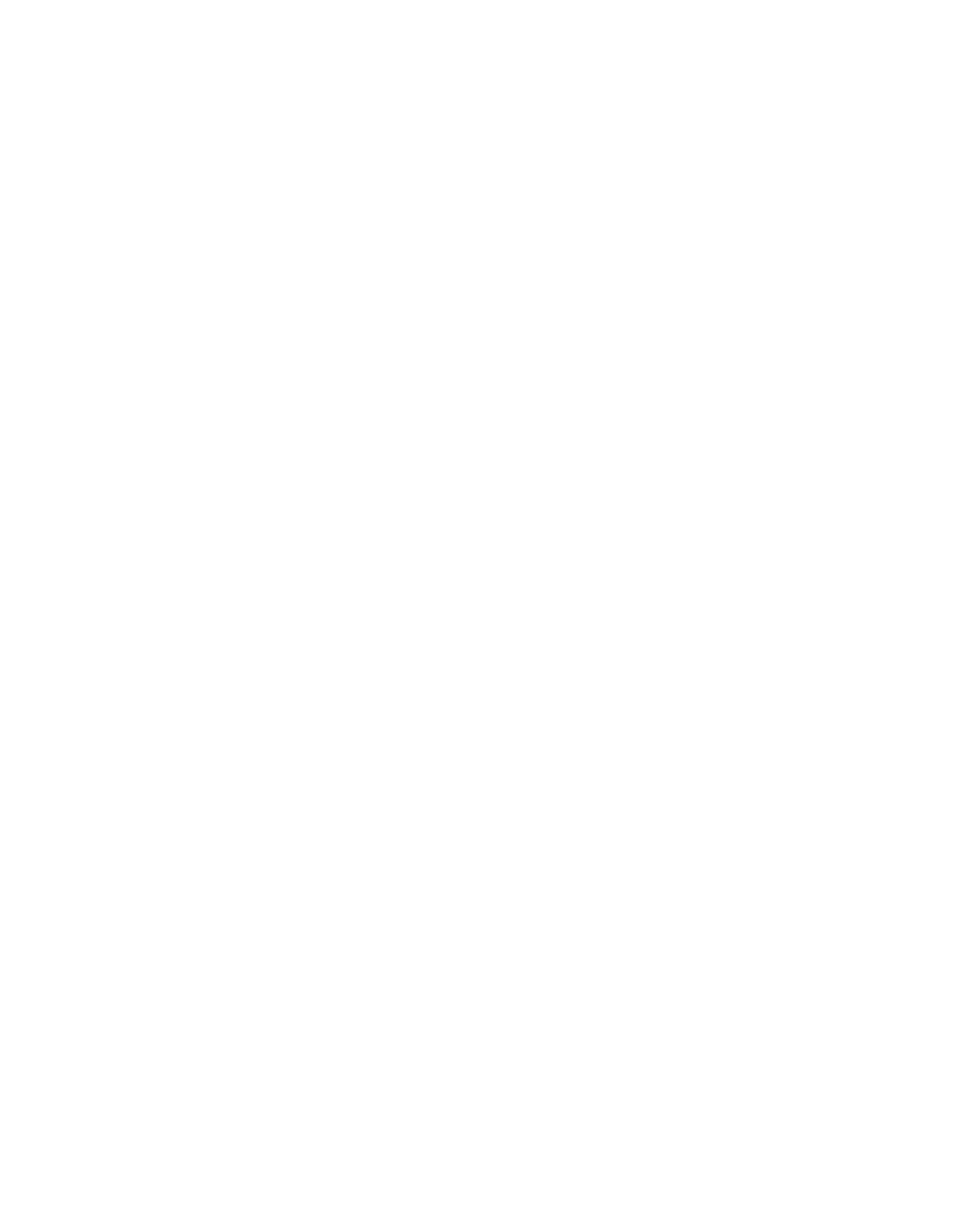# How to Evaluate What Students Have Learned About Cognition

#### **Emily Soltano**

Unlike other areas of psychology, cognitive psychology is abstract and hard for students to grasp. I try to begin each class with a task designed to help prepare the students for the complex material that is about to follow.

### **The First Day**

I begin each new semester by bringing a *furby* to class. A *furby* is an electronic toy that speaks Furbish and, with time, speaks less Furbish and more English. When a *furby* is moved it begins to "talk" and, after a period of time of no movement, it "goes to sleep." I present the *furby* to demonstrate that something makes *furby* talk, something that neither I nor the class can see. We begin a discussion about what makes the *furby* talk: Is it a simple stimulus—I move it—followed by a response? Is the *furby* more complicated than that? Is there something inside *furby*, such as batteries, wires, a computer chip, etc.? This demonstration is a starting point for a discussion about the nature of cognitive processing. I make it clear that as human information processors we are more complex than a computer chip even though we cannot directly see how we process information. We can see the overt behavior (e.g., verbal response or button-press response) that is a result of an underlying process. In other words, cognitive processing is inferred based on observable responses to tasks that cognitive psychologists create. This typically leads to a discussion about how mental processes can be inferred, and I introduce the concept of reaction time in milliseconds as a measurement. Understanding the concept of measurement in milliseconds is difficult. At this point in the course, students have not yet considered how quickly we process information, (i.e., in milliseconds). Students get a sense of this precise measurement when they participate in computer-generated experiments such as those found on the CogLab2 Web site.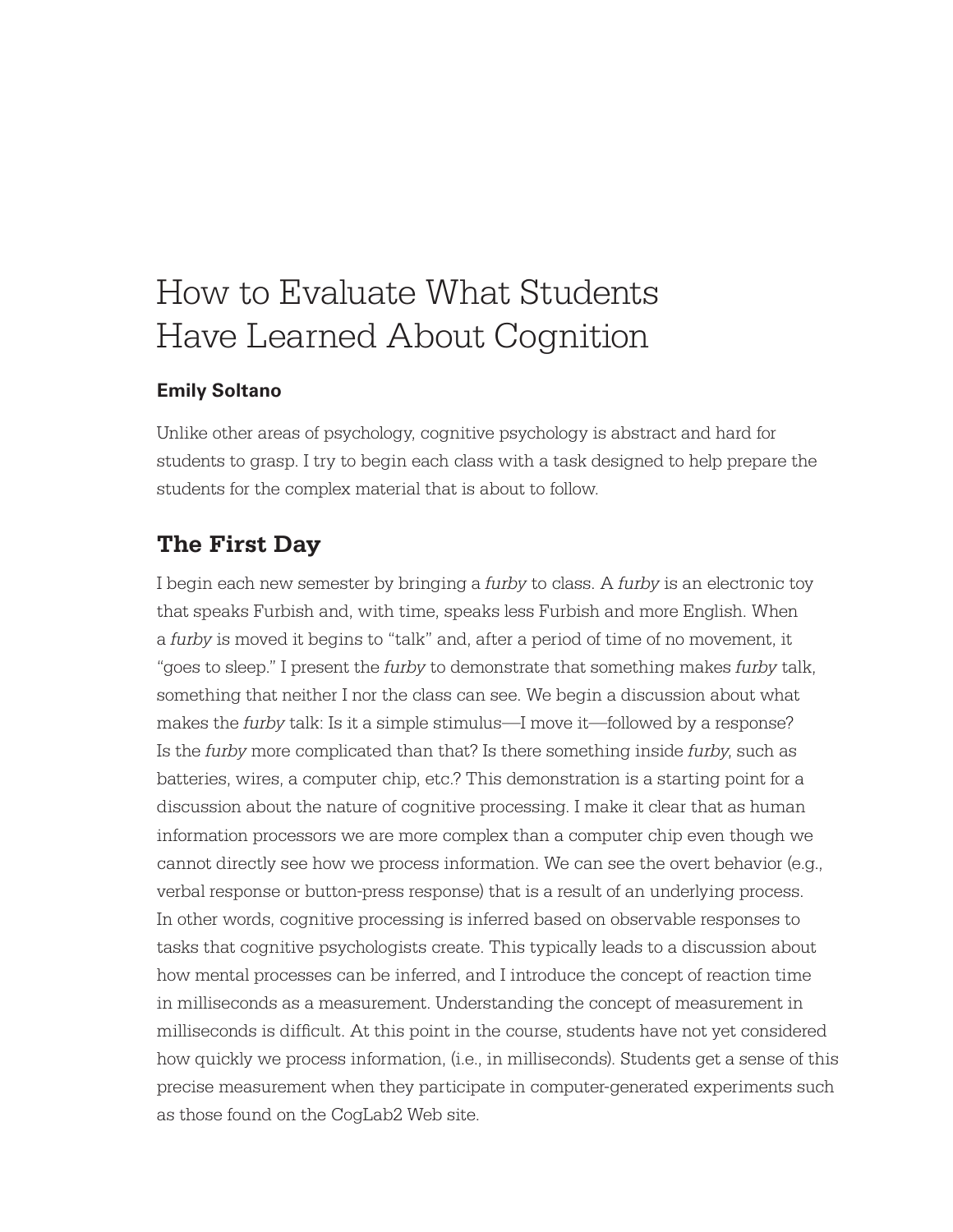### **Assignments—General Cognitive**

Students are required to purchase access to CogLab2 (http://coglab2.wadsworth. com), an online cognitive psychology laboratory that hosts experiments for just about every cognitive process. Many of the experiments are replications or modifications of classic research (e.g., Stroop 1935, false memory). For each CogLab experiment a brief description of the classic study is provided along with the results. An online access code costs approximately \$30 per student. This includes unlimited access to all the cognitive experiments. Students can participate in experiments and also access the data for the experiments. An access code can be purchased directly from the CogLab Web site, or the faculty can request that it is bundled with a particular textbook published by Thomson/Wadsworth. Alternatively, there is a CogLab CD version. The cost is approximately \$38 per CD.

Using CogLab, students experience cognitive tasks firsthand rather than hearing a lecture or reading about them; they are exposed to real experiments and various experimental designs. Their participation is invaluable in demonstrating how cognitive processes are measured in milliseconds, a concept that is not easily understood. Students gain an understanding of the timing of events; that is, 50 milliseconds are faster than they thought, if they ever thought about it. CogLab allows an instructor to set up a class Web site so that the class can view the data they provided and discuss whether their data replicated the classic studies. You may see the aggregated data (e.g., mean reaction times for the different conditions of an independent variable), or use the raw data and compute a data analysis (e.g., a *t*-test).

CogLab is an invaluable tool because, not only do students learn about concepts in this area of psychology, they also learn more about research methodology, such as hypotheses, independent and dependent variables, between and within subjects designs, replications, partial replications, importance of controlled experimental settings, confounds, and ecological validity, to name a few examples. Often the class data replicates the classic findings, but I take advantage of the instances when it does not. We spend time discussing possible reasons for the class results, such as the importance of a controlled environment, potential confounds, variability of equipment, and sample size.

CogLab participation promotes active learning and students like participating in them. Many students have said that simply reading about experiments is boring and that being a participant helps them learn about and remember the experiment. It even helps students remember the names of researchers associated with classic cognitive psychological research (e.g., Miller 1956, short-term memory span). One student even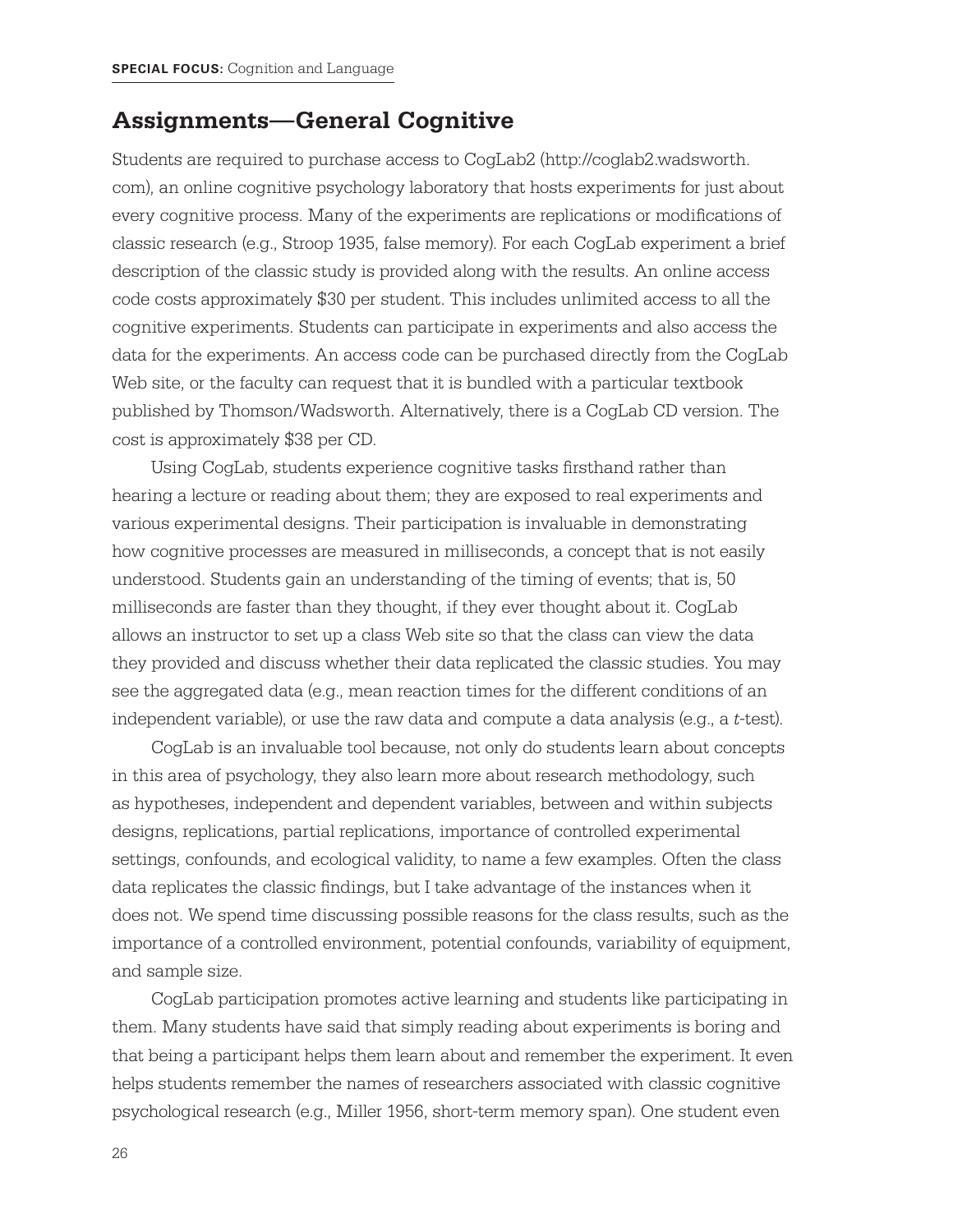indicated that "it is something new and would probably stand out from the rest of the information that is taught in classes." A student in a current section of cognitive psychology said that she is amazed that researchers have designed these experiments to get at an understanding of cognitive functions. That could not be achieved without the student's participation in the experiments.

There are other Web sites similar to CogLab such as PsychMate (http://www.pstnet.com/products/PsychMate), which offers students opportunities to participate in experiments. There is a fee for students to participate in these studies. There are other simulations available online such as those found at a Web site (http:// iea.fau.edu/pusateri/home/cognition.htm) created by Thomas Pusateri.

In my class, students keep a journal of the CogLabs in which they participated. For each CogLab entry, they do the following: (a) describe the task, (b) identify the cognitive process for which the task provides evidence, (c) identify the independent and dependent variables, and (d) provide a real-world application. Writing about the experiments encourages students to make connections between the abstract concept and the experiment, the cognitive process it is supports, and how this abstract concept is a part of their own life.

CogLab is an effective tool for teaching students about the information processing view of memory systems (Atkinson and Shiffrin 1968). There is a simulation for demonstrating the capacity and duration of information stored in iconic sensory memory (partial report task, Sperling, 1960); for demonstrating characteristics of short-term memory such as capacity (Memory Span task, Miller 1956), and duration (Brown-Peterson task (Brown 1958; Peterson and Peterson 1959).

As an introduction to the topic of language, I discuss Hockett's (1960) linguistic universals that propose features that characterize human languages as different from animal communication systems. Which linguistic universals are critical for language? Which aren't? Which ones are unique to auditory language (versus American Sign Language [ASL])? We watch the Koko video (*A Conversation with Koko*) about a gorilla that was raised in captivity and taught American Sign Language. We discuss which universals are present in Koko's language (i.e., Koko's version of ASL), and which critical universals are present. Does Koko have language as defined by Hockett's (1960) universals?

These activities are designed to help students learn about the material and to help the faculty member evaluate the material effectively so that the amount of learning that has occurred can be determined.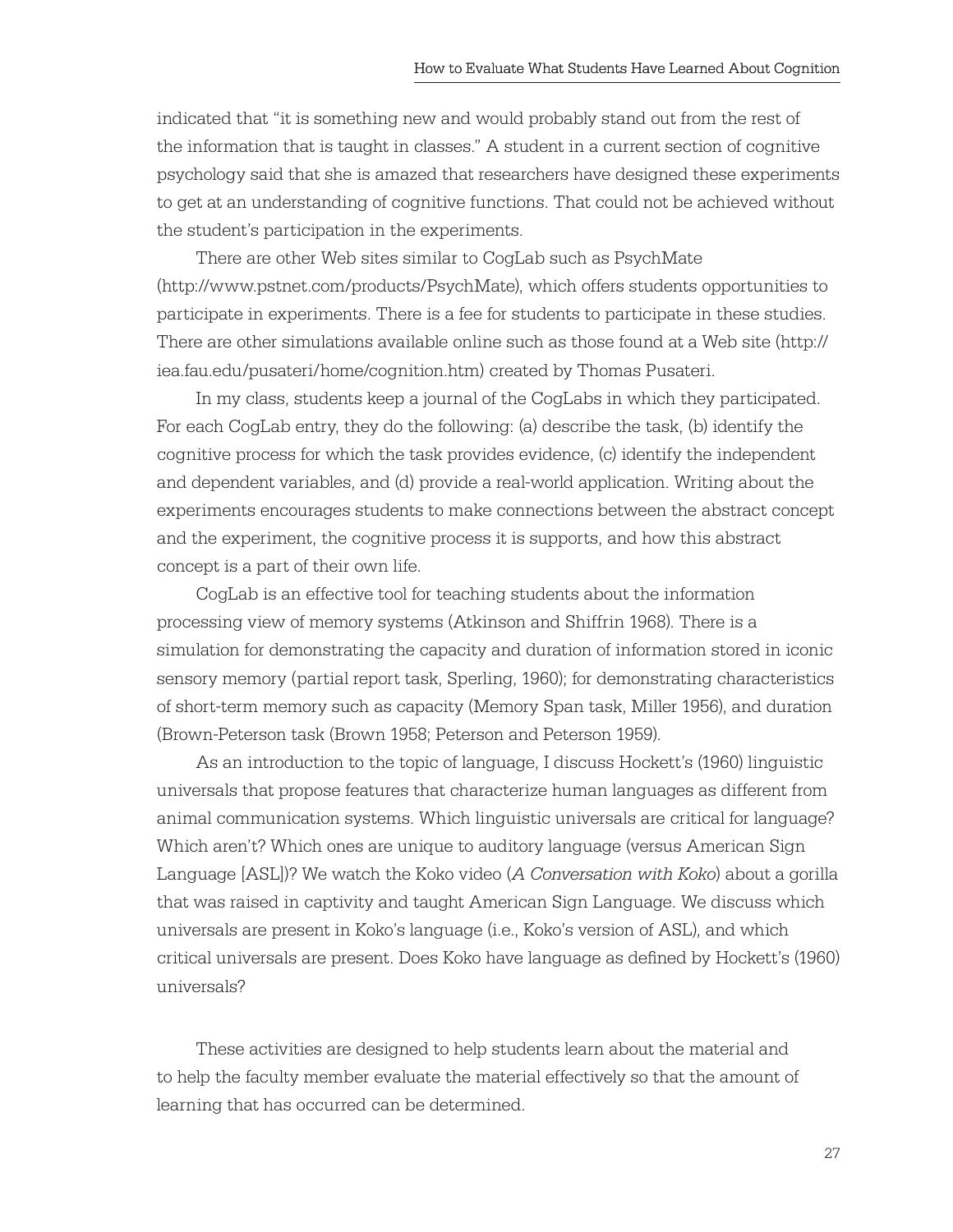# Bibliography

- Atkinson, R. C. "Human Memory: A Proposed System and Its Control Processes." In K. W. Spence and J. T. Spence (Eds.), *The Psychology of Learning and Motivation*. New York: Academic Press, 1968.
- Brown, J. "Some Tests of the Decay Theory of Immediate Memory." *Quarterly Journal of Experimental Psychology* 10 (1958): 12–21.
- Brennan, B. (Writer/Producer). "A Conversation with Koko" [Motion Picture]. United States: Visty/Brennan Productions and Thirteen/WNET, 1999.
- Francis, G., and Neath, I. *Cognitive Psychology Online Laboratory*, 2006. Retrieved May 19, 2008, from Wadsworth Publishing CogLab Web site: http://coglab2.wadsworth.com.
- Hockett, C. F. "The Origin of Speech." *Scientific American* 203 (3) (1960): 88–96.
- Miller, G. A. "The Magical Number Seven, Plus or Minus Two: Some Limits on Our Capacity for Processing Information." *Psychological Review* 63 (1956): 81–97.
- Peterson, L. R., and Peterson, M. J. "Short-Term Retention of Individual Verbal Items." *Journal of Experimental Psychology* 58 (1959): 193–98.
- Pusateri, T. Cognition Demos, 2005. Retrieved May 19, 2008, from Florida Atlantic University–Office of Institutional Effectiveness and Analysis: http://iea.fau.edu/pusateri/home/cognition.htm.
- Sperling, G. "The Information Available in Brief Visual Presentations." *Psychological Monographs* 74 (11, Whole No. 498) (1960): 1–29.
- St. James, J., Schneider, W., and Eschman, A*. PsychMate Student Guide*, 2003. Pittsburgh: Psychology Software Tools, Inc. http://www.pstnet.com/products/PsychMate.
- Stroop, J. "Studies of Interference in Serial Verbal Reactions." *Journal of Experimental Psychology* 18 (1935): 643–62.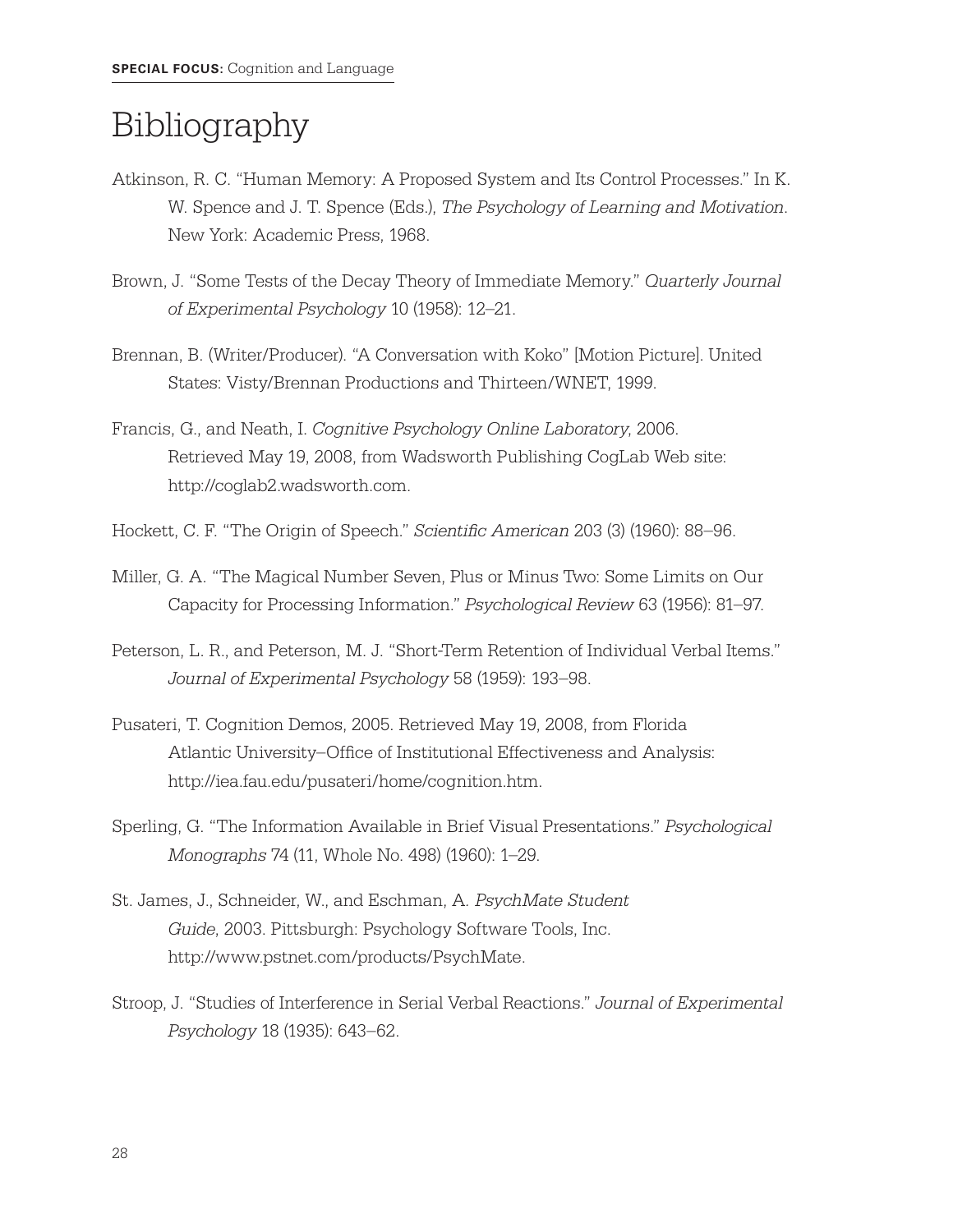## **About the Editor**

**Christopher M. Hakala** received his bachelor's degree from Castleton State College and his master's and doctoral degrees from the University of New Hampshire. He currently teaches Introductory Psychology, Cognitive Psychology, and Research Methods and Statistics at Western New England College in Springfield, Massachusetts. Hakala has been involved in the Advanced Placement Program® for about 12 years and has served as a College Board adviser for the last two years.

## **About the Authors**

**Michelle L. Rizzella** received her bachelor's degree from SUNY at Stony Brook and her master's and doctoral degrees from the University of New Hampshire. She taught her first college course in introductory psychology while she was a graduate student; currently she teaches Cognitive Psychology and Research Methods and Statistics at Hobart and William Smith Colleges in Geneva, New York.

**Emily Soltano** received her Ph.D. from the University at Albany (SUNY) in 1997. She joined the Psychology Department of Worcester State College in Worcester, Massachusetts, in 1999, and she is currently an associate professor there. Recently, Soltano's research interests have included issues on teaching effectiveness, which have been presented at regional teaching conferences. In addition, she has served as a Reader for the College Board's AP® Psychology Exam.